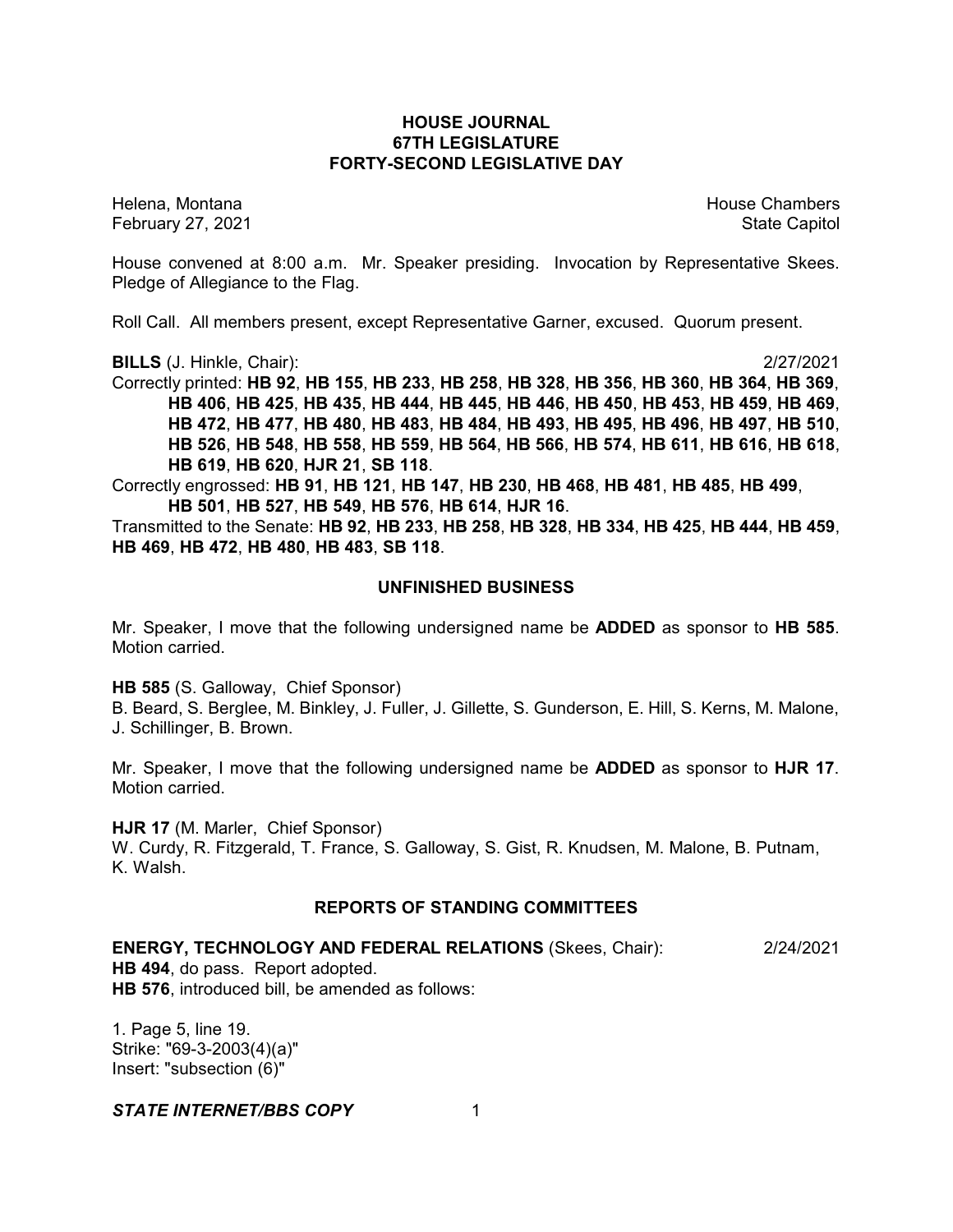And, as amended, do pass. Report adopted.

**HJR 16**, introduced joint resolution, be amended as follows:

1. Page 1. Following: line 11 Insert: "WHEREAS, Montana residents of Richland County and Wibaux County who would choose to get their television news from Billings, Montana, sources are located in the North Dakota Direct Marketing area and should also have opportunity to follow Montana news; and"

2. Page 1, line 19. Strike: "the northwest" Insert: "their"

And, as amended, do pass. Report adopted.

**JUDICIARY** (Usher, Chair): 2/24/2021 **HB 553**, do pass. Report adopted.

**TRANSPORTATION** (Loge, Chair): 2/24/2021 **HB 562**, do pass. Report adopted.

#### **MESSAGES FROM THE SENATE**

| House bill passed and transmitted to the House for concurrence:                                                                                                                                                                                                                                                                                                            |           |
|----------------------------------------------------------------------------------------------------------------------------------------------------------------------------------------------------------------------------------------------------------------------------------------------------------------------------------------------------------------------------|-----------|
| HB 143, introduced by L. Jones                                                                                                                                                                                                                                                                                                                                             | 2/25/2021 |
| <b>Senate bills</b> passed and transmitted to the House for concurrence:                                                                                                                                                                                                                                                                                                   | 2/25/2021 |
| <b>SB 29, introduced by B. Gillespie</b><br><b>SB 51, introduced by J. Ellsworth</b><br><b>SB 91, introduced by G. Vance</b><br>SB 154, introduced by J. Small<br><b>SB 175, introduced by D. Kary</b><br><b>SB 183, introduced by G. Hertz</b><br><b>SB 211, introduced by S. Fitzpatrick</b><br><b>SB 216, introduced by J. Small</b><br>SB 219, introduced by D. Howard |           |
| <b>SB 222, introduced by T. Gauthier</b>                                                                                                                                                                                                                                                                                                                                   |           |

**SB 223**, introduced by T. Gauthier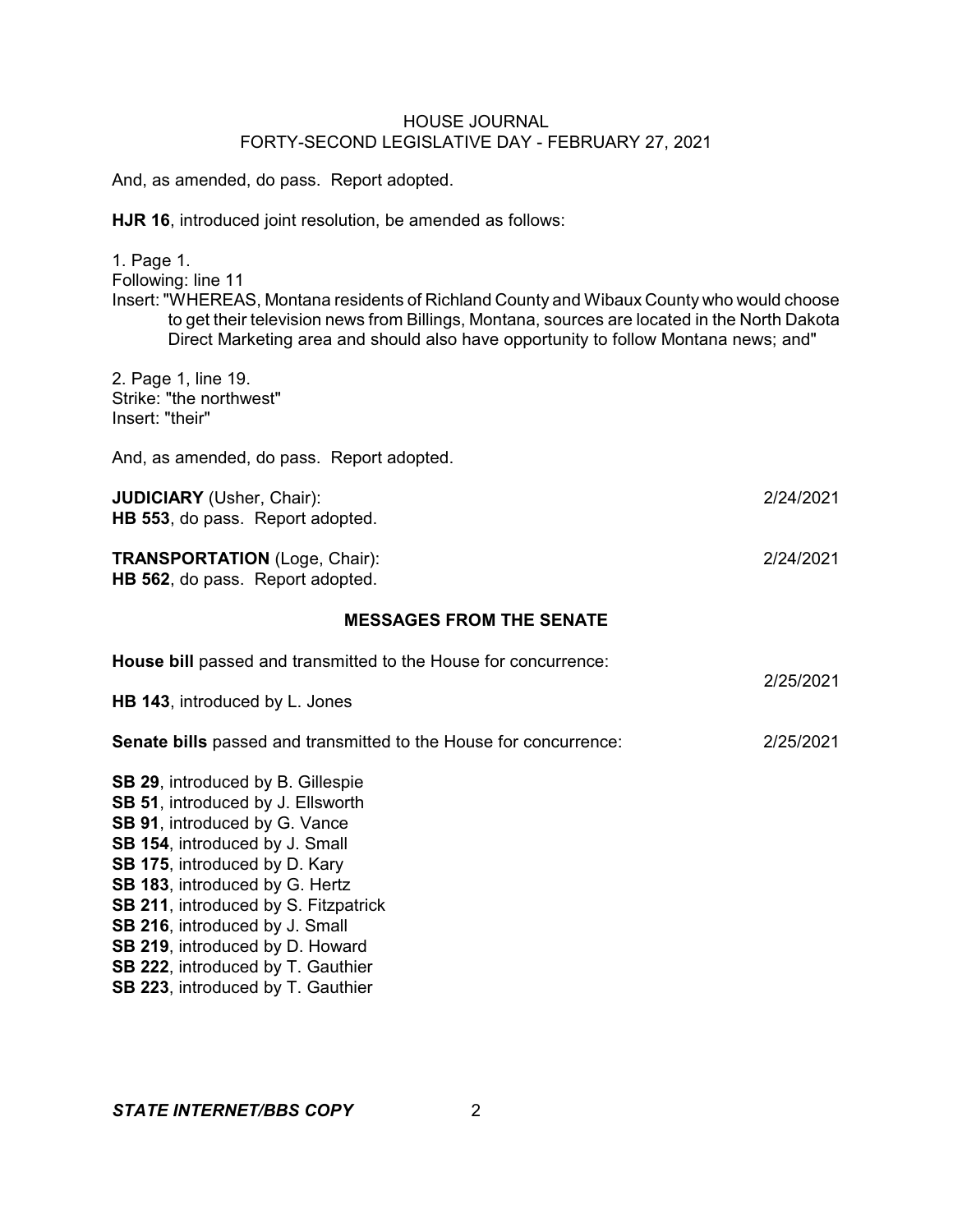# **FIRST READING AND COMMITMENT OF BILLS**

The following House bill was introduced, read first time, and referred to committee:

**HB 621**, introduced by J. Windy Boy, A. Buckley, T. Running Wolf, F. Smith, E. Stafman, S. Stewart Peregoy, M. Thane, R. Whiteman Pena, referred to Taxation.

The following Senate bills were introduced, read first time, and referred to committees:

**SB 29**, introduced by B. Gillespie (by request of the Water Policy Interim Committee), referred to Natural Resources.

**SB 51**, introduced by J. Ellsworth (by request of the Economic Affairs Interim Committee), referred to Taxation.

**SB 91**, introduced by G. Vance, referred to State Administration.

**SB 154**, introduced by J. Small, referred to Taxation.

**SB 175**, introduced by D. Kary, referred to State Administration.

**SB 183**, introduced by G. Hertz, referred to Energy, Technology and Federal Relations.

**SB 211**, introduced by S. Fitzpatrick, referred to Local Government.

**SB 216**, introduced by J. Small, referred to Human Services.

**SB 219**, introduced by D. Howard, D. Salomon, S. Fitzpatrick, K. Regier, M. Blasdel, J. Cohenour, B. Keenan, G. Hertz, M. Lang, R. Lynch, S. Berglee, B. Brown, J. Hinkle, M. Noland, V. Ricci,

S. Hinebauch, J. Patelis, J. Ellsworth, K. Bogner, B. Gillespie, M. Sweeney, K. Seekins-Crowe, referred to Judiciary.

**SB 222**, introduced by T. Gauthier, referred to Judiciary.

**SB 223**, introduced by T. Gauthier, referred to Judiciary.

# **SECOND READING OF BILLS (COMMITTEE OF THE WHOLE)**

Majority Leader Vinton moved the House resolve itself into a Committee of the Whole for consideration of business on second reading. Motion carried. Representative Ler in the chair.

Mr. Speaker: We, your Committee of the Whole, having had under consideration business on second reading, recommend as follows:

**HB 539** - Majority Leader Vinton moved consideration of **HB 539** be passed for the day. Without objection, so ordered.

**HB 121** - Representative Bedey moved **HB 121** do pass.

**HB 121** - Representative Buttrey moved **HB 121**, second reading copy, be amended as follows:

1. Page 7, line 1. **Following:** "representatives" **Strike:** ", WITHOUT OBJECTION FROM THE MAJORITY OF THE GOVERNING BODY,"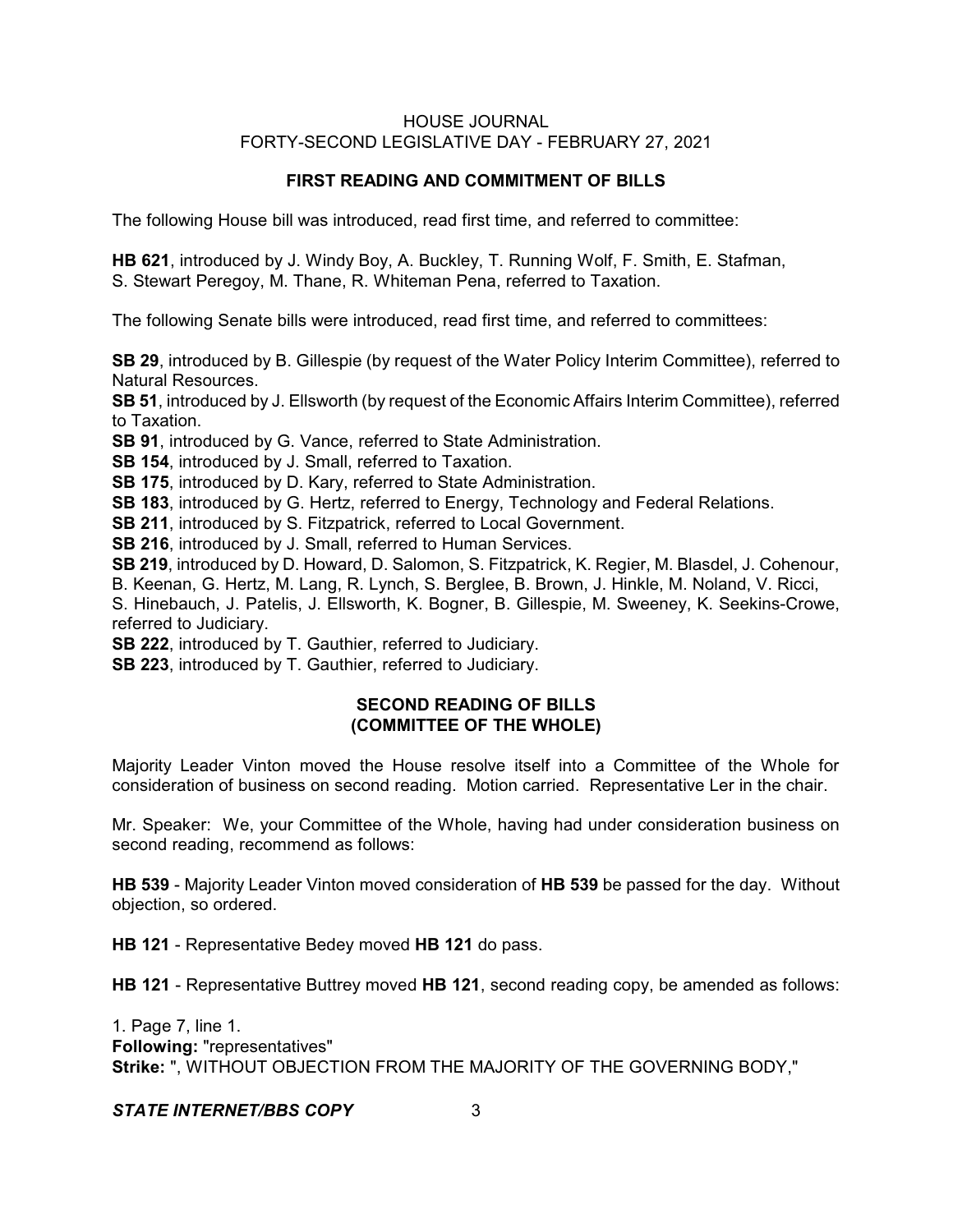Amendment adopted as follows:

Yeas: Abbott, Anderson, Bartel, Beard, Bedey, Berglee, Bertoglio, Binkley, Bishop, Brewster, Buckley, Buttrey, Caferro, Carlson, Curdy, Custer, Dooling, Dunwell, Duram, Farris-Olsen, Fern, Fielder, Fitzgerald, Fleming, France, Frazer, Fuller, Funk, Galloway, Garner, Gillette, Gist, Greef, Gunderson, Hamilton, Harvey, Hawk, Hayman, Hinkle C, Hinkle J, Holmlund, Hopkins, Jones, Karjala, Kassmier, Keane, Kelker, Keogh, Kerns, Kerr-Carpenter, Knudsen C, Knudsen R, Kortum, Lenz, Ler, Loge, Malone, Marler, Marshall, McKamey, Mercer, Mitchell, Moore, Nave, Noland, Novak, Olsen, Patelis, Phalen, Putnam, Read, Regier A, Regier M, Reksten, Ricci, Running Wolf, Schillinger, Seekins-Crowe, Sheldon-Galloway, Skees, Smith, Stafman, Stewart Peregoy, Stromswold, Sullivan, Tenenbaum, Thane, Trebas, Tschida, Usher, Vinton, Walsh, Weatherwax, Welch, Whiteman Pena, Whitman, Windy Boy, Zolnikov, Mr. Speaker. Total 99

Nays: Hill. Total 1

Voted absentee: Garner, Aye.

Excused: Garner. Total 1

Absent or not voting: None. Total 0

**HB 121** - Representative Bedey moved **HB 121**, as amended, do pass. Motion carried as follows:

Yeas: Anderson, Bartel, Beard, Bedey, Berglee, Bertoglio, Binkley, Brewster, Buttrey, Carlson, Custer, Dooling, Duram, Fern, Fielder, Fitzgerald, Fleming, France, Frazer, Fuller, Galloway, Garner, Gillette, Gist, Greef, Gunderson, Hawk, Hill, Hinkle C, Hinkle J, Holmlund, Hopkins, Jones, Kassmier, Kerns, Knudsen C, Knudsen R, Lenz, Ler, Loge, Malone, Marshall, McKamey, Mercer, Mitchell, Moore, Nave, Noland, Patelis, Phalen, Putnam, Read, Regier A, Regier M, Reksten, Ricci, Schillinger, Seekins-Crowe, Sheldon-Galloway, Skees, Stromswold, Trebas, Tschida, Usher, Vinton, Walsh, Welch, Whitman, Zolnikov, Mr. Speaker. Total 70

Nays: Abbott, Bishop, Buckley, Caferro, Curdy, Dunwell, Farris-Olsen, Funk, Hamilton, Harvey, Hayman, Karjala, Keane, Kelker, Keogh, Kerr-Carpenter, Kortum, Marler, Novak, Olsen, Running Wolf, Smith, Stafman, Stewart Peregoy, Sullivan, Tenenbaum, Thane, Weatherwax, Whiteman Pena, Windy Boy. Total 30

Voted absentee: Garner, Aye.

Excused: Garner. Total 1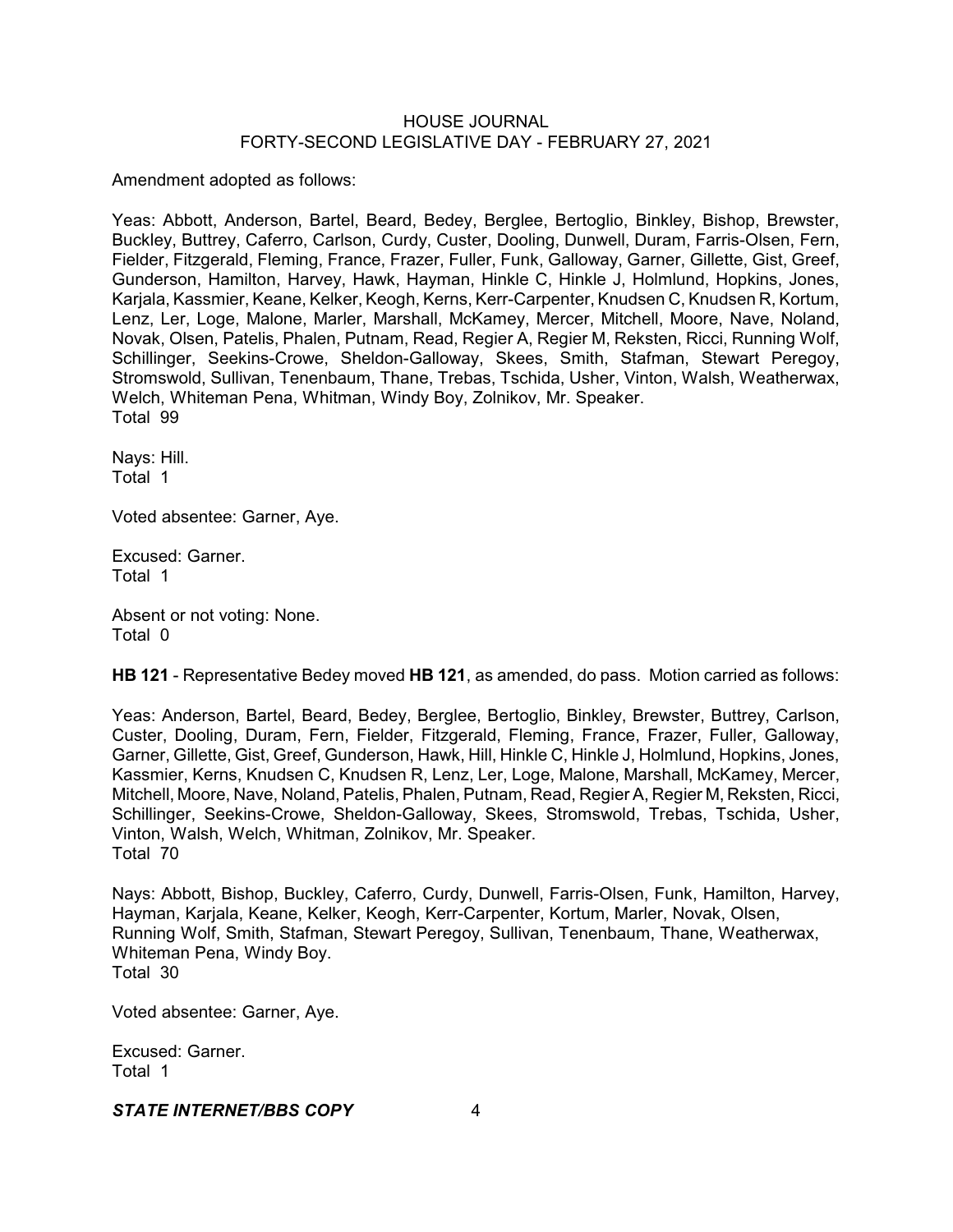Absent or not voting: None. Total 0

**HB 230** - Representative M. Regier moved **HB 230** do pass.

**HB 230** - Representative Mercer moved **HB 230**, second reading copy, be amended as follows:

1. Page 5, line 25 through line 27. **Strike:** subsection (1) in its entirety **Renumber:** subsequent subsections

Amendment adopted as follows:

Yeas: Anderson, Bartel, Beard, Bedey, Berglee, Bertoglio, Binkley, Brewster, Buttrey, Carlson, Dooling, Duram, Fielder, Fitzgerald, Fleming, Frazer, Fuller, Galloway, Garner, Gillette, Gist, Greef, Gunderson, Hill, Hinkle C, Hinkle J, Holmlund, Hopkins, Jones, Kassmier, Kerns, Knudsen C, Knudsen R, Lenz, Ler, Loge, Malone, Marshall, McKamey, Mercer, Mitchell, Moore, Nave, Noland, Patelis, Phalen, Putnam, Read, Regier A, Regier M, Reksten, Ricci, Schillinger, Seekins-Crowe, Sheldon-Galloway, Skees, Stromswold, Trebas, Tschida, Usher, Vinton, Walsh, Welch, Whitman, Zolnikov, Mr. Speaker. Total 66

Nays: Abbott, Bishop, Buckley, Caferro, Curdy, Custer, Dunwell, Farris-Olsen, Fern, France, Funk, Hamilton, Harvey, Hawk, Hayman, Karjala, Keane, Kelker, Keogh, Kerr-Carpenter, Kortum, Marler, Novak, Olsen, Running Wolf, Smith, Stafman, Stewart Peregoy, Sullivan, Tenenbaum, Thane, Weatherwax, Whiteman Pena, Windy Boy. Total 34

Voted absentee: Garner, Aye.

Excused: Garner. Total 1

Absent or not voting: None. Total 0

**HB 230** - Representative M. Regier moved **HB 230**, as amended, do pass. Motion carried as follows:

Yeas: Anderson, Bartel, Beard, Bedey, Berglee, Bertoglio, Binkley, Brewster, Buttrey, Carlson, Custer, Dooling, Duram, Fielder, Fitzgerald, Fleming, Frazer, Fuller, Galloway, Garner, Gillette, Gist, Greef, Gunderson, Hill, Hinkle C, Hinkle J, Holmlund, Hopkins, Jones, Kassmier, Kerns, Knudsen C, Knudsen R, Lenz, Ler, Loge, Malone, Marshall, McKamey, Mercer, Mitchell, Moore,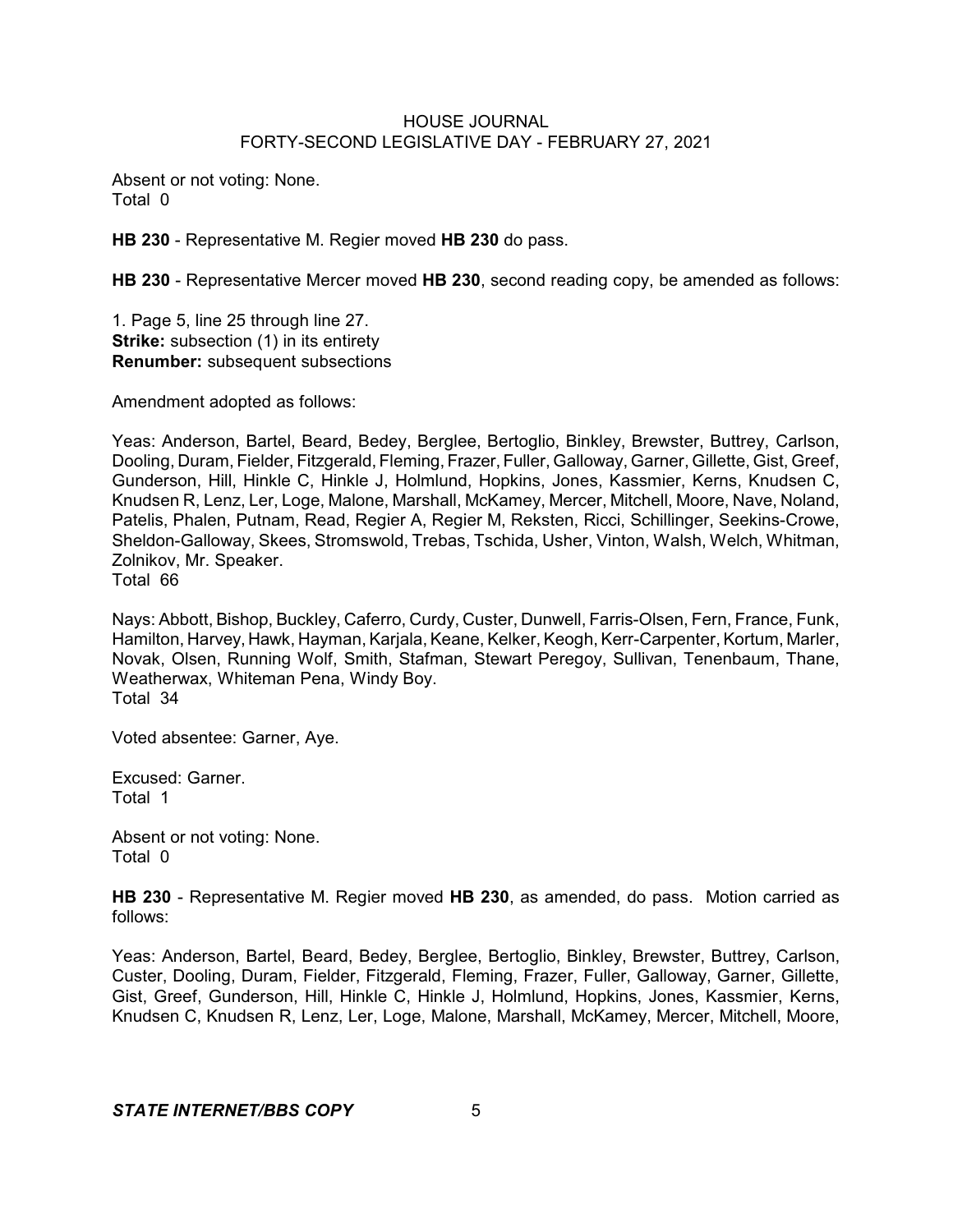Nave, Noland, Patelis, Phalen, Putnam, Read, Regier A, Regier M, Reksten, Ricci, Schillinger, Seekins-Crowe, Sheldon-Galloway, Skees, Stromswold, Trebas, Tschida, Usher, Vinton, Walsh, Welch, Whitman, Zolnikov, Mr. Speaker. Total 67

Nays: Abbott, Bishop, Buckley, Caferro, Curdy, Dunwell, Farris-Olsen, Fern, France, Funk, Hamilton, Harvey, Hawk, Hayman, Karjala, Keane, Kelker, Keogh, Kerr-Carpenter, Kortum, Marler, Novak, Olsen, Running Wolf, Smith, Stafman, Stewart Peregoy, Sullivan, Tenenbaum, Thane, Weatherwax, Whiteman Pena, Windy Boy. Total 33

Voted absentee: Garner, Aye.

Excused: Garner. Total 1

Absent or not voting: None. Total 0

**HB 264** - Representative Fitzgerald moved **HB 264** do pass. Motion carried as follows:

Yeas: Abbott, Anderson, Bartel, Beard, Bedey, Berglee, Bertoglio, Binkley, Bishop, Brewster, Buckley, Buttrey, Caferro, Carlson, Curdy, Custer, Dooling, Dunwell, Duram, Farris-Olsen, Fern, Fielder, Fitzgerald, Fleming, France, Frazer, Fuller, Funk, Galloway, Garner, Gillette, Gist, Greef, Gunderson, Hamilton, Harvey, Hawk, Hayman, Hill, Hinkle C, Hinkle J, Holmlund, Hopkins, Jones, Karjala, Kassmier, Keane, Kelker, Keogh, Kerns, Kerr-Carpenter, Knudsen C, Knudsen R, Kortum, Lenz, Ler, Loge, Malone, Marler, Marshall, McKamey, Mercer, Mitchell, Moore, Nave, Noland, Novak, Olsen, Patelis, Phalen, Putnam, Read, Regier A, Regier M, Reksten, Ricci, Running Wolf, Schillinger, Seekins-Crowe, Sheldon-Galloway, Skees, Smith, Stafman, Stewart Peregoy, Stromswold, Sullivan, Tenenbaum, Thane, Trebas, Tschida, Usher, Vinton, Walsh, Weatherwax, Welch, Whiteman Pena, Whitman, Windy Boy, Zolnikov, Mr. Speaker. Total 100

Nays: None. Total 0

Voted absentee: Garner, Aye.

Excused: Garner. Total 1

Absent or not voting: None. Total 0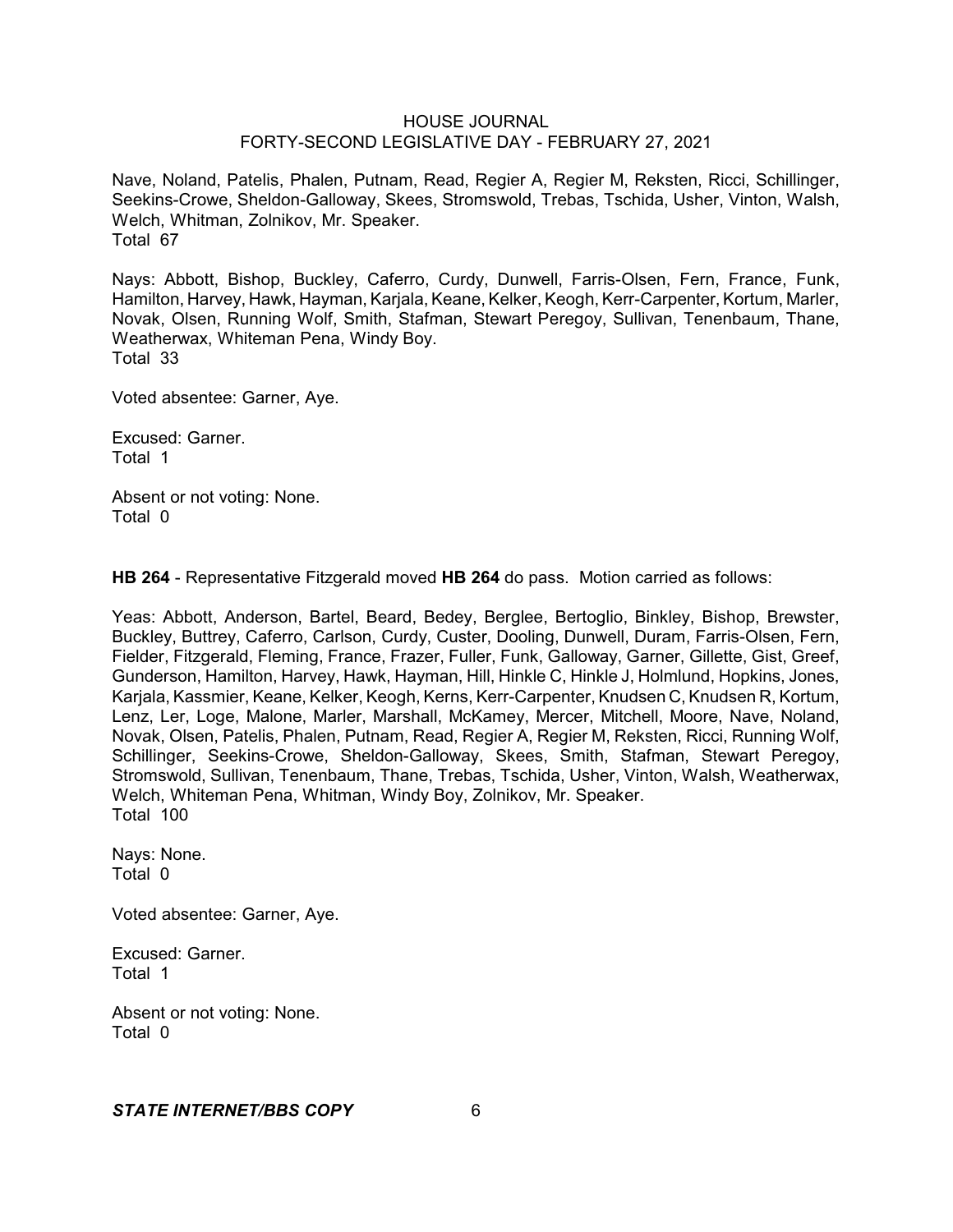**HB 289** - Representative M. Regier moved **HB 289** do pass. Motion carried as follows:

Yeas: Abbott, Anderson, Bartel, Beard, Bedey, Berglee, Bertoglio, Binkley, Bishop, Buckley, Buttrey, Carlson, Curdy, Custer, Dooling, Duram, Fern, Fielder, Fitzgerald, Fleming, France, Fuller, Funk, Galloway, Garner, Gillette, Gist, Greef, Gunderson, Harvey, Hawk, Hill, Hinkle C, Hinkle J, Holmlund, Hopkins, Jones, Karjala, Kassmier, Keane, Kelker, Keogh, Kerns, Knudsen C, Knudsen R, Lenz, Ler, Loge, Malone, Marler, Marshall, McKamey, Mercer, Mitchell, Moore, Nave, Noland, Novak, Patelis, Phalen, Putnam, Read, Regier A, Regier M, Reksten, Ricci, Running Wolf, Schillinger, Seekins-Crowe, Sheldon-Galloway, Skees, Stromswold, Sullivan, Thane, Trebas, Tschida, Usher, Vinton, Walsh, Welch, Whitman, Zolnikov, Mr. Speaker. Total 83

Nays: Brewster, Caferro, Dunwell, Farris-Olsen, Frazer, Hamilton, Hayman, Kerr-Carpenter, Kortum, Olsen, Smith, Stafman, Stewart Peregoy, Tenenbaum, Weatherwax, Whiteman Pena, Windy Boy. Total 17

Voted absentee: Garner, Aye.

Excused: Garner. Total 1

Absent or not voting: None. Total 0

**HB 404** - Representative Patelis moved **HB 404** do pass. Motion carried as follows:

Yeas: Bartel, Beard, Berglee, Bertoglio, Binkley, Brewster, Carlson, Custer, Dooling, Duram, Fielder, Fitzgerald, Fleming, Frazer, Fuller, Galloway, Garner, Gist, Gunderson, Harvey, Hinkle C, Hinkle J, Hopkins, Kassmier, Kerns, Kerr-Carpenter, Knudsen C, Knudsen R, Lenz, Ler, Malone, Marshall, Mitchell, Noland, Novak, Patelis, Phalen, Putnam, Read, Regier A, Regier M, Ricci, Schillinger, Seekins-Crowe, Sheldon-Galloway, Skees, Smith, Stewart Peregoy, Stromswold, Tschida, Usher, Vinton, Walsh, Zolnikov, Mr. Speaker. Total 55

Nays: Abbott, Anderson, Bedey, Bishop, Buckley, Buttrey, Caferro, Curdy, Dunwell, Farris-Olsen, Fern, France, Funk, Gillette, Greef, Hamilton, Hawk, Hayman, Hill, Holmlund, Jones, Karjala, Keane, Kelker, Keogh, Kortum, Loge, Marler, McKamey, Mercer, Moore, Nave, Olsen, Reksten, Running Wolf, Stafman, Sullivan, Tenenbaum, Thane, Trebas, Weatherwax, Welch, Whiteman Pena, Whitman, Windy Boy. Total 45

Voted absentee: Garner, Aye.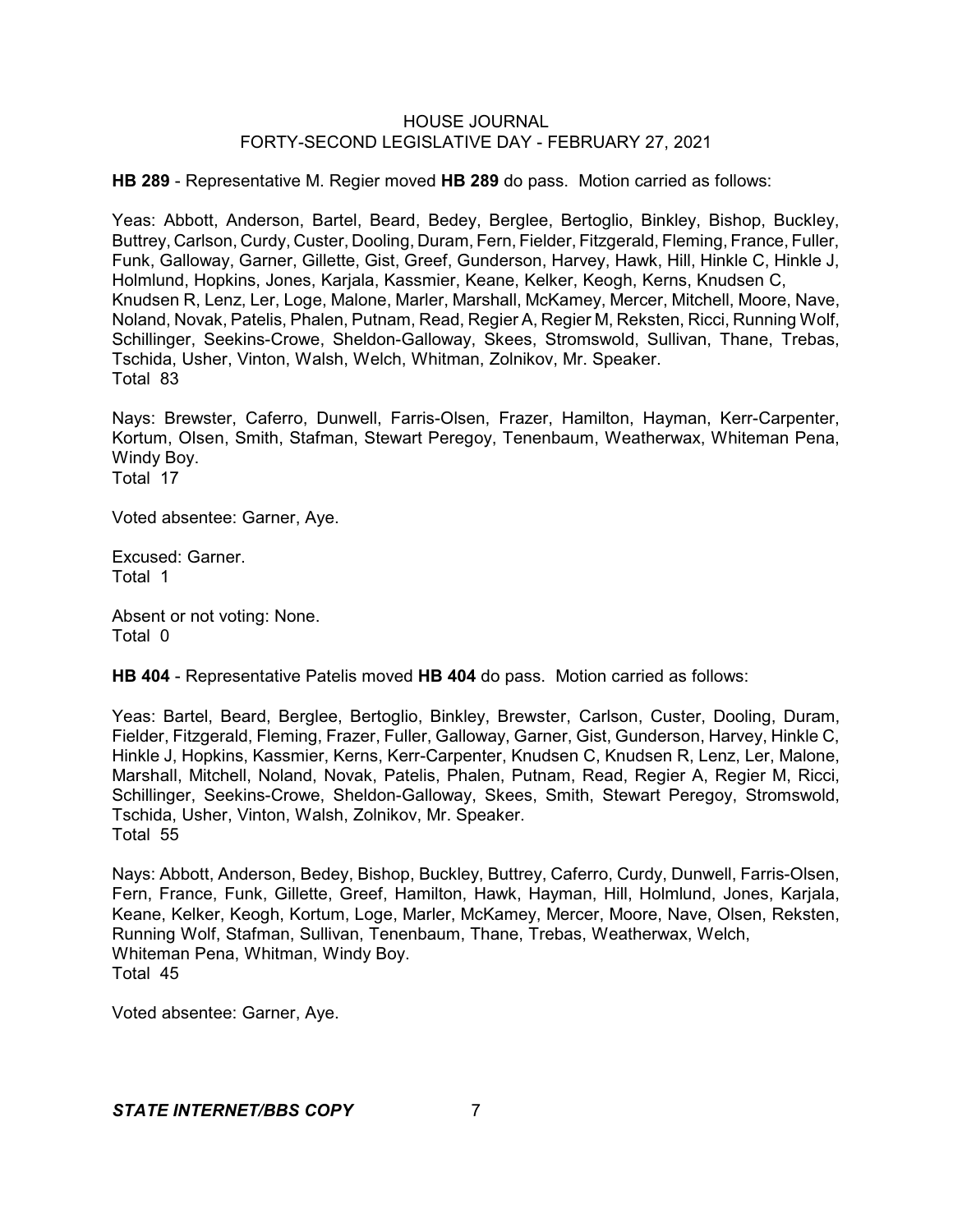Excused: Garner. Total 1

Absent or not voting: None. Total 0

**HB 437** - Representative Keane moved **HB 437** do pass. Motion carried as follows:

Yeas: Abbott, Anderson, Bartel, Beard, Bedey, Berglee, Bertoglio, Binkley, Bishop, Brewster, Buckley, Buttrey, Caferro, Carlson, Curdy, Custer, Dooling, Dunwell, Duram, Farris-Olsen, Fern, Fielder, Fitzgerald, Fleming, France, Frazer, Fuller, Funk, Galloway, Garner, Gillette, Gist, Greef, Gunderson, Hamilton, Harvey, Hawk, Hayman, Hill, Hinkle C, Hinkle J, Holmlund, Hopkins, Jones, Karjala, Kassmier, Keane, Kelker, Keogh, Kerns, Kerr-Carpenter, Knudsen C, Knudsen R, Kortum, Lenz, Ler, Loge, Malone, Marler, Marshall, McKamey, Mercer, Mitchell, Moore, Nave, Noland, Novak, Patelis, Phalen, Putnam, Read, Regier A, Regier M, Reksten, Ricci, Running Wolf, Schillinger, Seekins-Crowe, Sheldon-Galloway, Skees, Smith, Stafman, Stewart Peregoy, Stromswold, Sullivan, Tenenbaum, Thane, Trebas, Tschida, Usher, Vinton, Walsh, Weatherwax, Welch, Whiteman Pena, Whitman, Windy Boy, Zolnikov, Mr. Speaker. Total 99

Nays: None. Total 0

Voted absentee: Garner, Aye.

Excused: Garner. Total 1

Absent or not voting: Olsen. Total 1

**HB 438** - Representative Galloway moved **HB 438** do pass. Motion carried as follows:

Yeas: Abbott, Anderson, Bartel, Beard, Bedey, Berglee, Bertoglio, Binkley, Bishop, Brewster, Buckley, Buttrey, Caferro, Carlson, Curdy, Custer, Dooling, Dunwell, Duram, Farris-Olsen, Fern, Fielder, Fitzgerald, Fleming, France, Frazer, Fuller, Funk, Galloway, Garner, Gillette, Gist, Greef, Gunderson, Hamilton, Harvey, Hawk, Hayman, Hill, Hinkle C, Hinkle J, Holmlund, Hopkins, Jones, Karjala, Kassmier, Keane, Kelker, Keogh, Kerns, Kerr-Carpenter, Knudsen C, Knudsen R, Kortum, Lenz, Ler, Loge, Malone, Marler, Marshall, McKamey, Mercer, Moore, Nave, Noland, Novak, Patelis, Phalen, Putnam, Read, Regier A, Regier M, Reksten, Ricci, Running Wolf, Schillinger, Seekins-Crowe, Sheldon-Galloway, Skees, Smith, Stafman, Stewart Peregoy, Stromswold, Sullivan, Tenenbaum, Thane, Trebas, Tschida, Usher, Vinton, Walsh, Weatherwax, Welch, Whiteman Pena, Whitman, Windy Boy, Zolnikov, Mr. Speaker. Total 98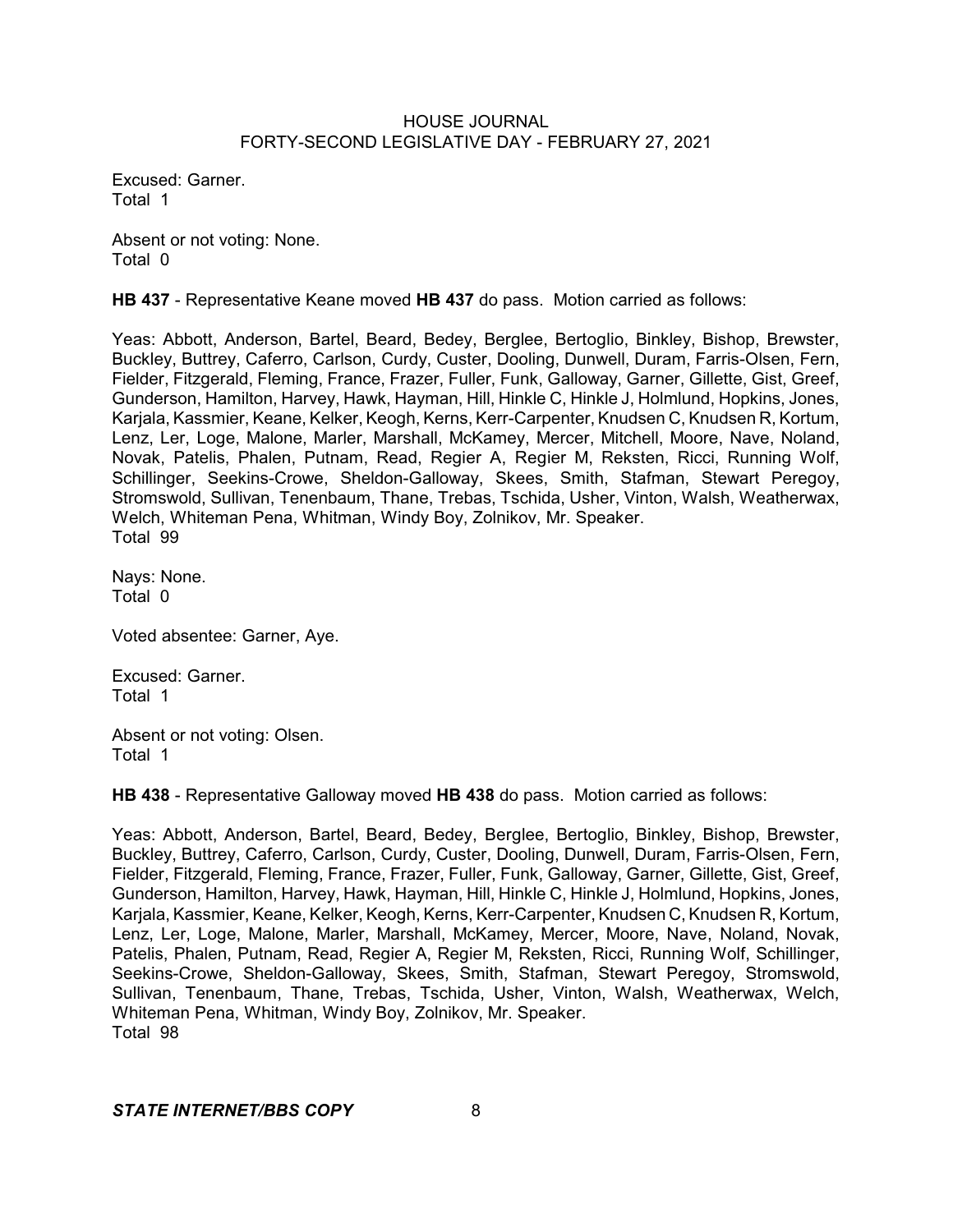Nays: None. Total 0

Voted absentee: Garner, Aye.

Excused: Garner. Total 1

Absent or not voting: Mitchell, Olsen. Total 2

**HB 448** - Representative Kassmier moved **HB 448** do pass. Motion carried as follows:

Yeas: Abbott, Anderson, Bartel, Beard, Bedey, Berglee, Bertoglio, Bishop, Buckley, Caferro, Carlson, Curdy, Custer, Dooling, Dunwell, Duram, Farris-Olsen, Fern, Fielder, Fitzgerald, Fleming, Frazer, Fuller, Funk, Galloway, Garner, Gillette, Gist, Greef, Gunderson, Hamilton, Hayman, Hill, Hinkle C, Hinkle J, Hopkins, Jones, Karjala, Kassmier, Kelker, Keogh, Kerns, Kerr-Carpenter, Knudsen C, Knudsen R, Kortum, Lenz, Ler, Loge, Malone, Marler, Marshall, Mitchell, Nave, Noland, Novak, Olsen, Patelis, Phalen, Putnam, Read, Reksten, Ricci, Running Wolf, Schillinger, Seekins-Crowe, Sheldon-Galloway, Skees, Stafman, Stewart Peregoy, Stromswold, Sullivan, Tenenbaum, Thane, Trebas, Tschida, Usher, Vinton, Walsh, Welch, Whitman, Zolnikov, Mr. Speaker. Total 83

Nays: Binkley, Brewster, Buttrey, France, Harvey, Hawk, Holmlund, Keane, McKamey, Mercer, Moore, Regier A, Regier M, Smith, Weatherwax, Whiteman Pena, Windy Boy. Total 17

Voted absentee: Garner, Aye.

Excused: Garner. Total 1

Absent or not voting: None. Total 0

**HB 454** - Representative Ricci moved **HB 454** do pass. Motion carried as follows:

Yeas: Abbott, Anderson, Bartel, Beard, Bedey, Berglee, Bertoglio, Binkley, Bishop, Brewster, Buckley, Buttrey, Caferro, Carlson, Curdy, Custer, Dooling, Dunwell, Duram, Farris-Olsen, Fern, Fielder, Fitzgerald, Fleming, France, Frazer, Fuller, Funk, Galloway, Garner, Gillette, Gist, Greef, Gunderson, Hamilton, Harvey, Hawk, Hayman, Hill, Hinkle C, Hinkle J, Holmlund, Hopkins, Jones, Karjala, Kassmier, Keane, Kelker, Keogh, Kerns, Kerr-Carpenter, Knudsen C, Knudsen R, Kortum, Lenz, Ler, Loge, Malone, Marler, Marshall, McKamey, Mercer, Mitchell, Moore, Nave, Noland, Novak, Olsen, Patelis, Phalen, Putnam, Read, Regier A, Regier M, Reksten, Ricci, Running Wolf,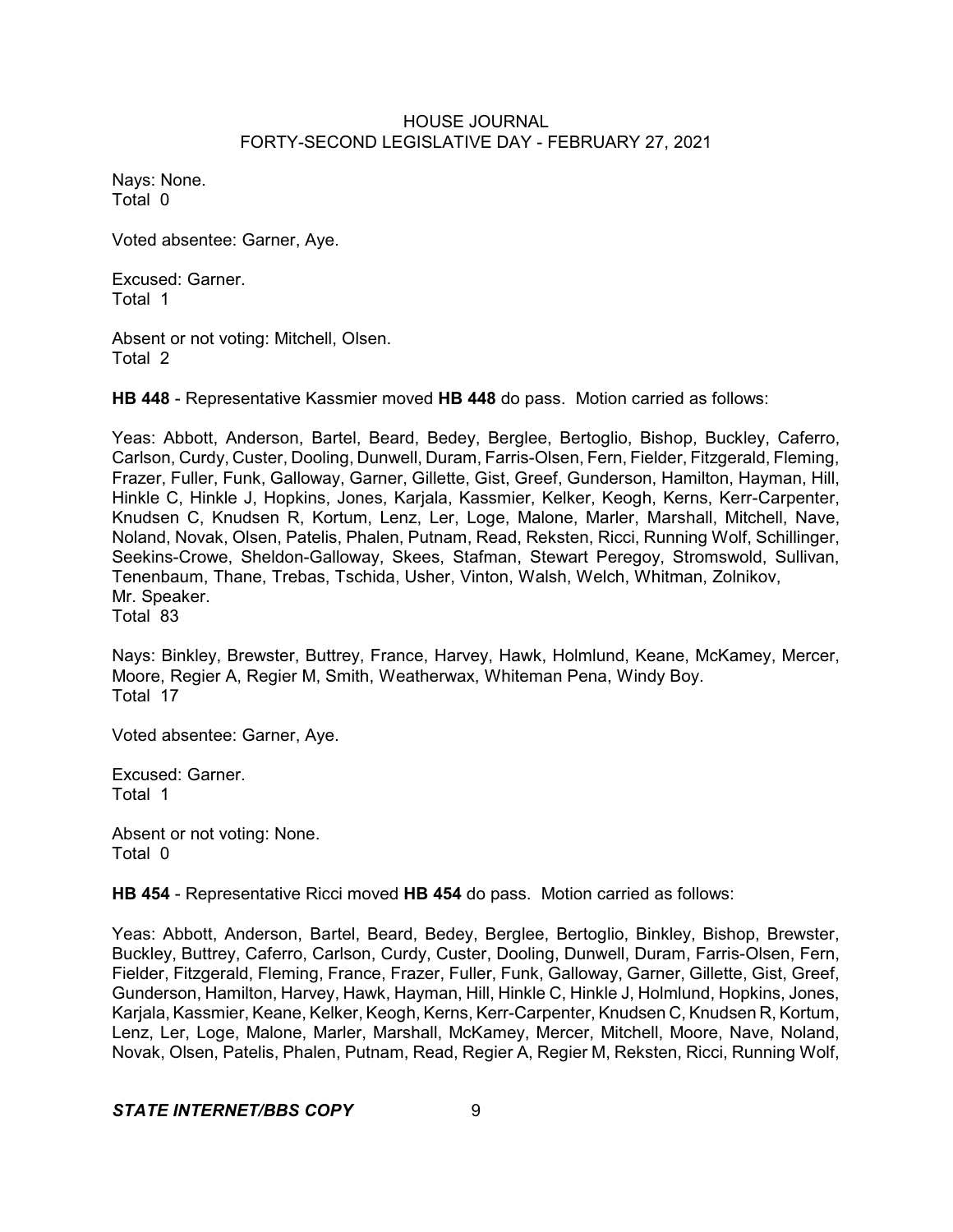Schillinger, Seekins-Crowe, Sheldon-Galloway, Skees, Smith, Stafman, Stewart Peregoy, Stromswold, Sullivan, Tenenbaum, Thane, Trebas, Tschida, Usher, Vinton, Walsh, Weatherwax, Welch, Whiteman Pena, Whitman, Windy Boy, Zolnikov, Mr. Speaker. Total 100

Nays: None. Total 0

Voted absentee: Garner, Aye.

Excused: Garner. Total 1

Absent or not voting: None. Total 0

**HB 462** - Representative Stromswold moved **HB 462** do pass. Motion carried as follows:

Yeas: Abbott, Anderson, Bartel, Beard, Bedey, Berglee, Bertoglio, Binkley, Bishop, Brewster, Buckley, Buttrey, Caferro, Carlson, Curdy, Custer, Dooling, Dunwell, Duram, Farris-Olsen, Fern, Fielder, Fitzgerald, Fleming, France, Frazer, Fuller, Funk, Galloway, Garner, Gillette, Gist, Greef, Gunderson, Hamilton, Harvey, Hawk, Hayman, Hill, Hinkle C, Hinkle J, Holmlund, Hopkins, Jones, Karjala, Kassmier, Keane, Kelker, Keogh, Kerns, Kerr-Carpenter, Knudsen C, Knudsen R, Kortum, Lenz, Ler, Loge, Malone, Marler, Marshall, McKamey, Mercer, Mitchell, Moore, Nave, Noland, Novak, Olsen, Patelis, Phalen, Putnam, Read, Regier A, Regier M, Reksten, Ricci, Running Wolf, Schillinger, Seekins-Crowe, Sheldon-Galloway, Skees, Smith, Stafman, Stewart Peregoy, Stromswold, Sullivan, Tenenbaum, Thane, Trebas, Tschida, Usher, Vinton, Walsh, Weatherwax, Welch, Whiteman Pena, Whitman, Windy Boy, Zolnikov, Mr. Speaker. Total 100

Nays: None. Total 0

Voted absentee: Garner, Aye.

Excused: Garner. Total 1

Absent or not voting: None. Total 0

**HB 476** - Representative Whitman moved **HB 476** do pass. Motion carried as follows:

Yeas: Abbott, Anderson, Bartel, Beard, Bedey, Bertoglio, Brewster, Buckley, Buttrey, Caferro, Curdy, Custer, Dooling, Dunwell, Fern, Fitzgerald, Fleming, Frazer, Funk, Garner, Gillette, Gist,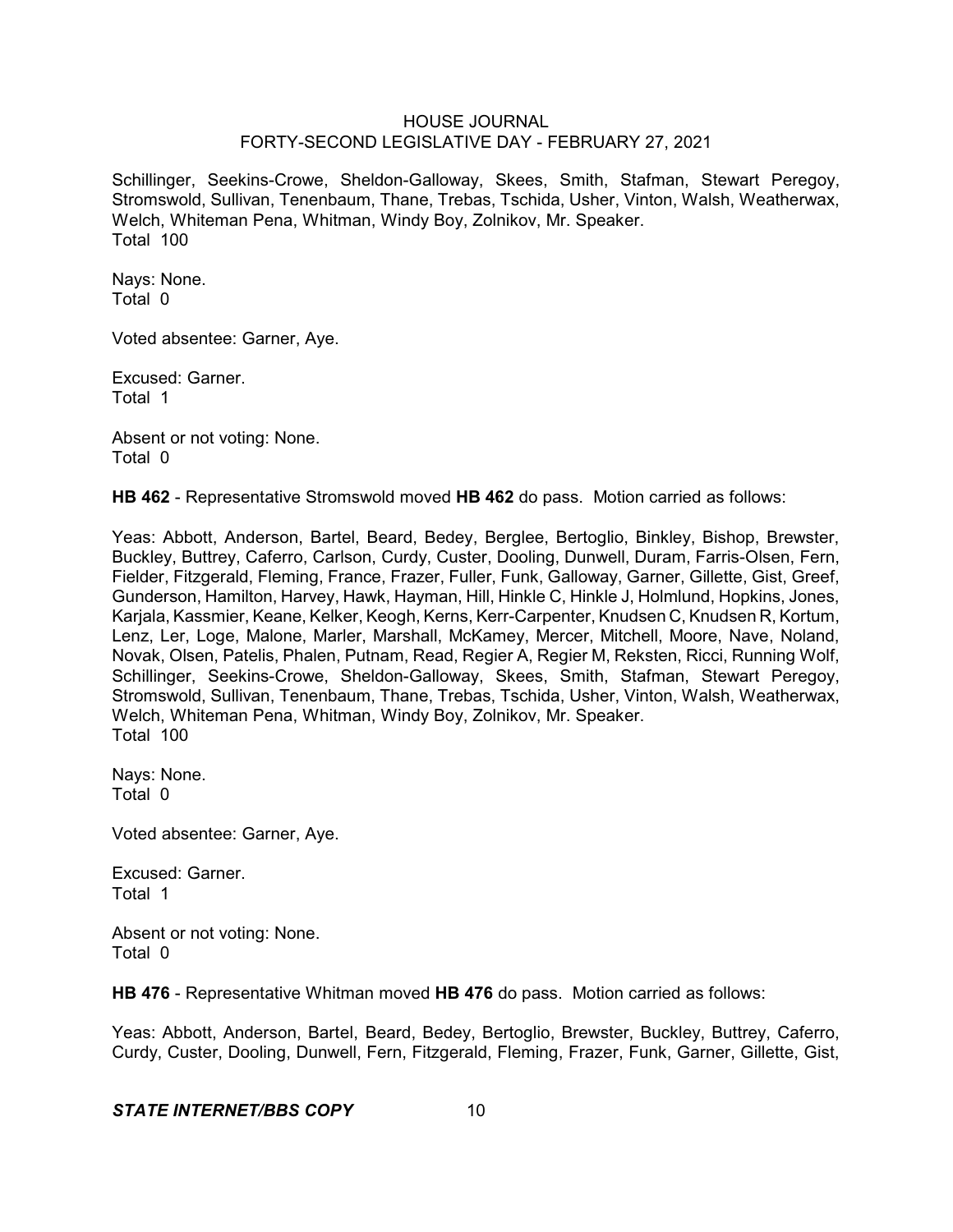Greef, Gunderson, Harvey, Hawk, Hayman, Hinkle C, Hinkle J, Holmlund, Hopkins, Jones, Karjala, Kassmier, Keane, Kelker, Kerr-Carpenter, Knudsen C,Kortum, Loge, Malone, Marshall, McKamey, Mitchell, Novak, Patelis, Putnam, Running Wolf, Seekins-Crowe, Sheldon-Galloway, Smith, Stewart Peregoy, Sullivan, Thane, Trebas, Walsh, Weatherwax, Welch, Whitman, Windy Boy, Mr. Speaker. Total 61

Nays: Berglee, Binkley, Bishop, Carlson, Duram, Farris-Olsen, Fielder, France, Fuller, Galloway, Hamilton, Hill, Keogh, Kerns, Knudsen R, Lenz, Ler, Marler, Mercer, Moore, Nave, Noland, Olsen, Phalen, Read, Regier A, Regier M, Reksten, Ricci, Schillinger, Skees, Stafman, Stromswold, Tenenbaum, Tschida, Usher, Vinton, Whiteman Pena, Zolnikov. Total 39

Voted absentee: Garner, Aye.

Excused: Garner. Total 1

Absent or not voting: None. Total 0

**HB 482** - Representative Gunderson moved **HB 482** do pass. Motion carried as follows:

Yeas: Abbott, Anderson, Bartel, Beard, Bedey, Berglee, Bertoglio, Binkley, Bishop, Brewster, Buckley, Buttrey, Caferro, Carlson, Curdy, Custer, Dooling, Dunwell, Duram, Farris-Olsen, Fern, Fielder, Fitzgerald, Fleming, France, Frazer, Fuller, Funk, Galloway, Garner, Gillette, Gist, Greef, Gunderson, Hamilton, Harvey, Hawk, Hayman, Hill, Hinkle C, Hinkle J, Holmlund, Hopkins, Jones, Karjala, Kassmier, Keane, Kelker, Keogh, Kerns, Kerr-Carpenter, Knudsen C, Knudsen R, Kortum, Lenz, Ler, Loge, Malone, Marler, Marshall, McKamey, Mercer, Mitchell, Moore, Nave, Noland, Novak, Olsen, Patelis, Phalen, Putnam, Read, Regier A, Regier M, Reksten, Ricci, Running Wolf, Schillinger, Seekins-Crowe, Sheldon-Galloway, Skees, Smith, Stafman, Stewart Peregoy, Stromswold, Sullivan, Tenenbaum, Thane, Trebas, Tschida, Usher, Vinton, Walsh, Weatherwax, Welch, Whiteman Pena, Whitman, Windy Boy, Zolnikov, Mr. Speaker. Total 100

Nays: None. Total 0

Voted absentee: Garner, Aye.

Excused: Garner. Total 1

Absent or not voting: None. Total 0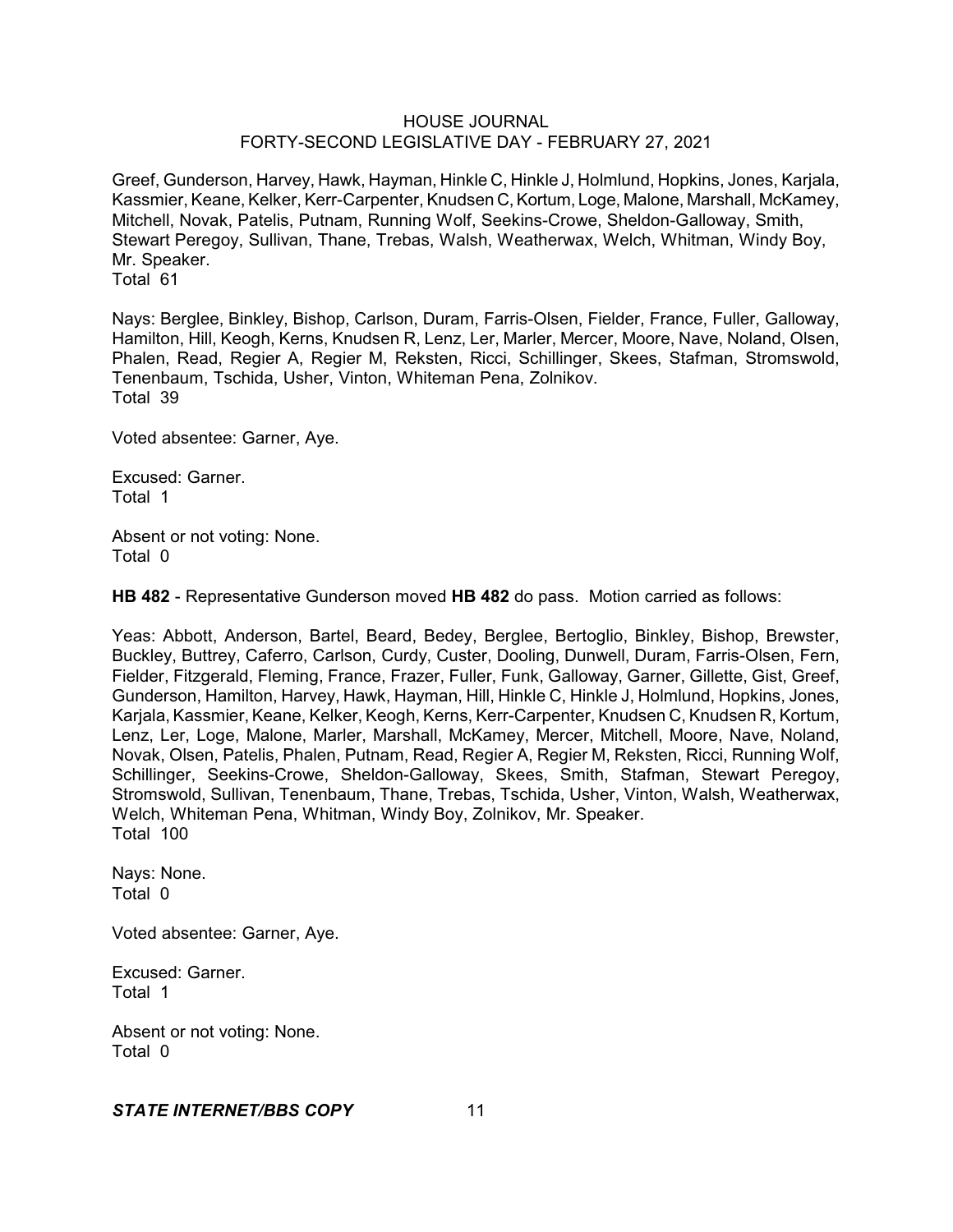**HB 491** - Representative Funk moved **HB 491** do pass. Motion carried as follows:

Yeas: Abbott, Anderson, Bartel, Beard, Bedey, Berglee, Bertoglio, Binkley, Bishop, Brewster, Buckley, Buttrey, Caferro, Carlson, Curdy, Custer, Dooling, Dunwell, Duram, Farris-Olsen, Fern, Fielder, Fitzgerald, Fleming, France, Frazer, Fuller, Funk, Galloway, Garner, Gillette, Gist, Greef, Gunderson, Hamilton, Harvey, Hawk, Hayman, Hill, Hinkle C, Hinkle J, Holmlund, Hopkins, Jones, Karjala, Kassmier, Keane, Kelker, Keogh, Kerns, Kerr-Carpenter, Knudsen C, Knudsen R, Kortum, Lenz, Ler, Loge, Malone, Marler, McKamey, Mercer, Mitchell, Moore, Nave, Noland, Novak, Olsen, Patelis, Phalen, Putnam, Read, Regier A, Regier M, Reksten, Ricci, Running Wolf, Schillinger, Seekins-Crowe, Sheldon-Galloway, Skees, Smith, Stafman, Stewart Peregoy, Stromswold, Sullivan, Tenenbaum, Thane, Trebas, Tschida, Usher, Vinton, Walsh, Weatherwax, Welch, Whiteman Pena, Whitman, Windy Boy, Zolnikov, Mr. Speaker. Total 99

Nays: Marshall. Total 1

Voted absentee: Garner, Aye.

Excused: Garner. Total 1

Absent or not voting: None. Total 0

**HB 503** - Representative Lenz moved **HB 503** do pass. Motion carried as follows:

Yeas: Abbott, Anderson, Bartel, Beard, Bedey, Berglee, Bertoglio, Binkley, Bishop, Brewster, Buckley, Buttrey, Caferro, Carlson, Curdy, Custer, Dooling, Dunwell, Duram, Farris-Olsen, Fern, Fielder, Fitzgerald, Fleming, France, Frazer, Fuller, Funk, Galloway, Garner, Gillette, Gist, Greef, Gunderson, Hamilton, Harvey, Hawk, Hayman, Hill, Hinkle C, Hinkle J, Holmlund, Hopkins, Jones, Karjala, Kassmier, Keane, Kelker, Keogh, Kerns, Kerr-Carpenter, Knudsen C, Knudsen R, Kortum, Lenz, Ler, Loge, Malone, Marler, Marshall, McKamey, Mitchell, Moore, Nave, Noland, Novak, Olsen, Patelis, Phalen, Putnam, Read, Regier A, Regier M, Reksten, Ricci, Running Wolf, Schillinger, Seekins-Crowe, Sheldon-Galloway, Skees, Smith, Stafman, Stewart Peregoy, Stromswold, Sullivan, Tenenbaum, Thane, Trebas, Tschida, Usher, Vinton, Walsh, Weatherwax, Welch, Whiteman Pena, Whitman, Windy Boy, Zolnikov, Mr. Speaker. Total 99

Nays: None. Total 0

Voted absentee: Garner, Aye.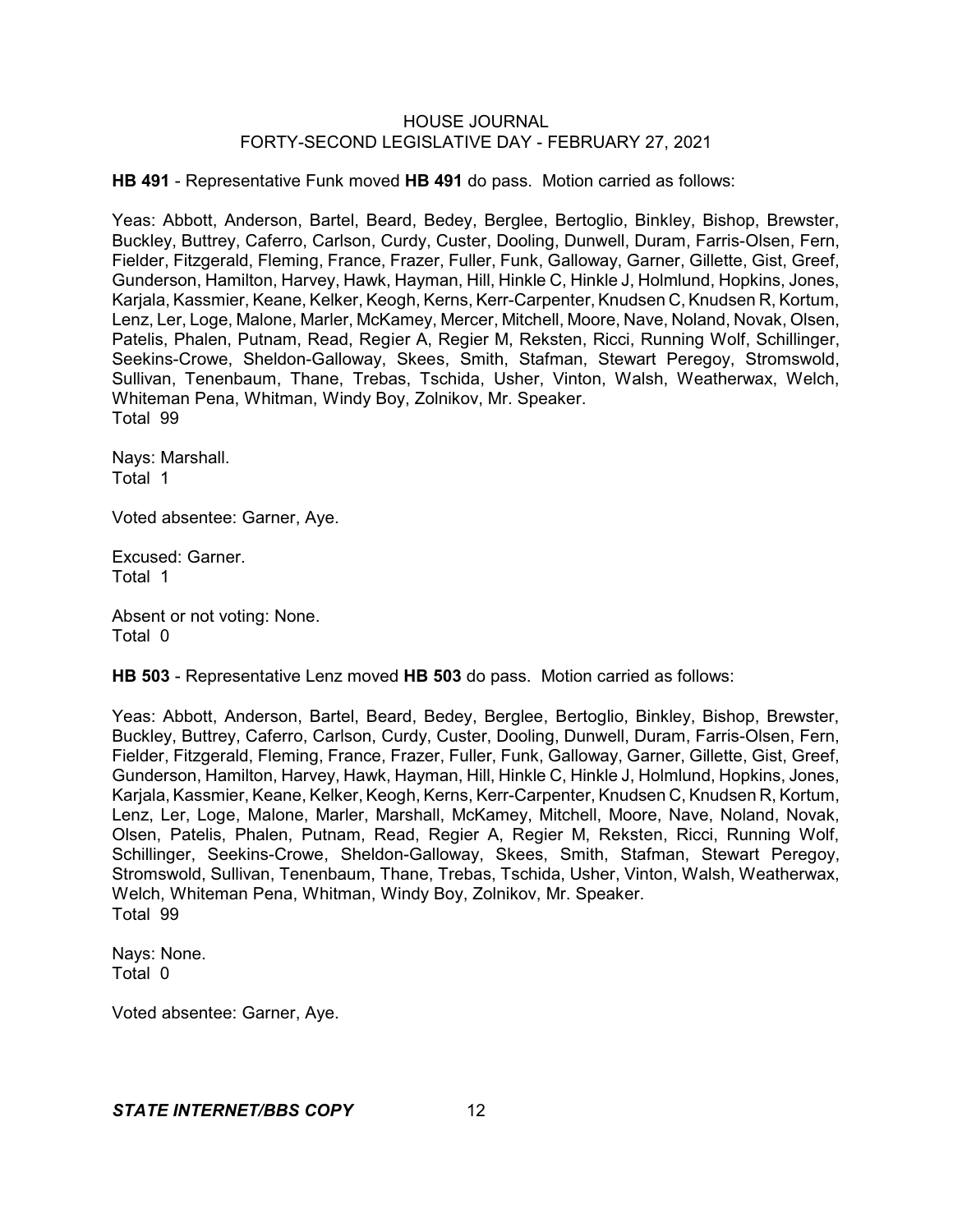Excused: Garner. Total 1

Absent or not voting: Mercer. Total 1

**HB 509** - Representative Tenenbaum moved **HB 509** do pass. Motion carried as follows:

Yeas:Abbott, Bedey, Bertoglio, Bishop, Buckley, Buttrey, Caferro, Carlson, Curdy, Custer, Dunwell, Duram, Farris-Olsen, Fern, Fitzgerald, France, Frazer, Funk, Garner, Gillette, Greef, Hamilton, Harvey, Hawk, Hayman, Holmlund, Hopkins, Jones, Karjala, Keane, Kelker, Keogh, Kerr-Carpenter, Knudsen C, Kortum, Ler, Loge, Malone, Marler, Marshall, McKamey, Mercer, Moore, Nave, Novak, Olsen, Putnam, Regier M, Reksten, Running Wolf, Seekins-Crowe, Smith, Stafman, Stewart Peregoy, Stromswold, Sullivan, Tenenbaum, Thane, Trebas, Vinton, Walsh, Weatherwax, Welch, Whiteman Pena, Whitman, Windy Boy, Zolnikov, Mr. Speaker. Total 68

Nays: Anderson, Bartel, Beard, Berglee, Binkley, Brewster, Dooling, Fielder, Fleming, Fuller, Galloway, Gist, Gunderson, Hill, Hinkle C, Hinkle J, Kassmier, Kerns, Knudsen R, Lenz, Mitchell, Noland, Patelis, Phalen, Read, Regier A, Ricci, Schillinger, Sheldon-Galloway, Skees, Tschida, Usher.

Total 32

Voted absentee: Garner, Aye.

Excused: Garner. Total 1

Absent or not voting: None. Total 0

**HB 530** - Representative McKamey moved **HB 530** do pass. Motion carried as follows:

Yeas: Abbott, Anderson, Bartel, Beard, Bedey, Berglee, Bertoglio, Binkley, Bishop, Brewster, Buckley, Buttrey, Caferro, Carlson, Curdy, Custer, Dooling, Dunwell, Duram, Farris-Olsen, Fern, Fielder, Fitzgerald, Fleming, France, Frazer, Fuller, Funk, Galloway, Garner, Gillette, Gist, Greef, Gunderson, Hamilton, Harvey, Hawk, Hayman, Hill, Hinkle C, Hinkle J, Holmlund, Hopkins, Jones, Karjala, Kassmier, Keane, Kelker, Keogh, Kerns, Kerr-Carpenter, Knudsen C, Knudsen R, Kortum, Lenz, Ler, Loge, Malone, Marler, Marshall, McKamey, Mercer, Mitchell, Moore, Nave, Noland, Novak, Olsen, Patelis, Phalen, Putnam, Read, Regier A, Regier M, Reksten, Ricci, Running Wolf, Schillinger, Seekins-Crowe, Sheldon-Galloway, Skees, Smith, Stafman, Stewart Peregoy, Stromswold, Sullivan, Tenenbaum, Thane, Trebas, Tschida, Usher, Vinton, Walsh, Weatherwax, Welch, Whiteman Pena, Whitman, Windy Boy, Zolnikov, Mr. Speaker. Total 100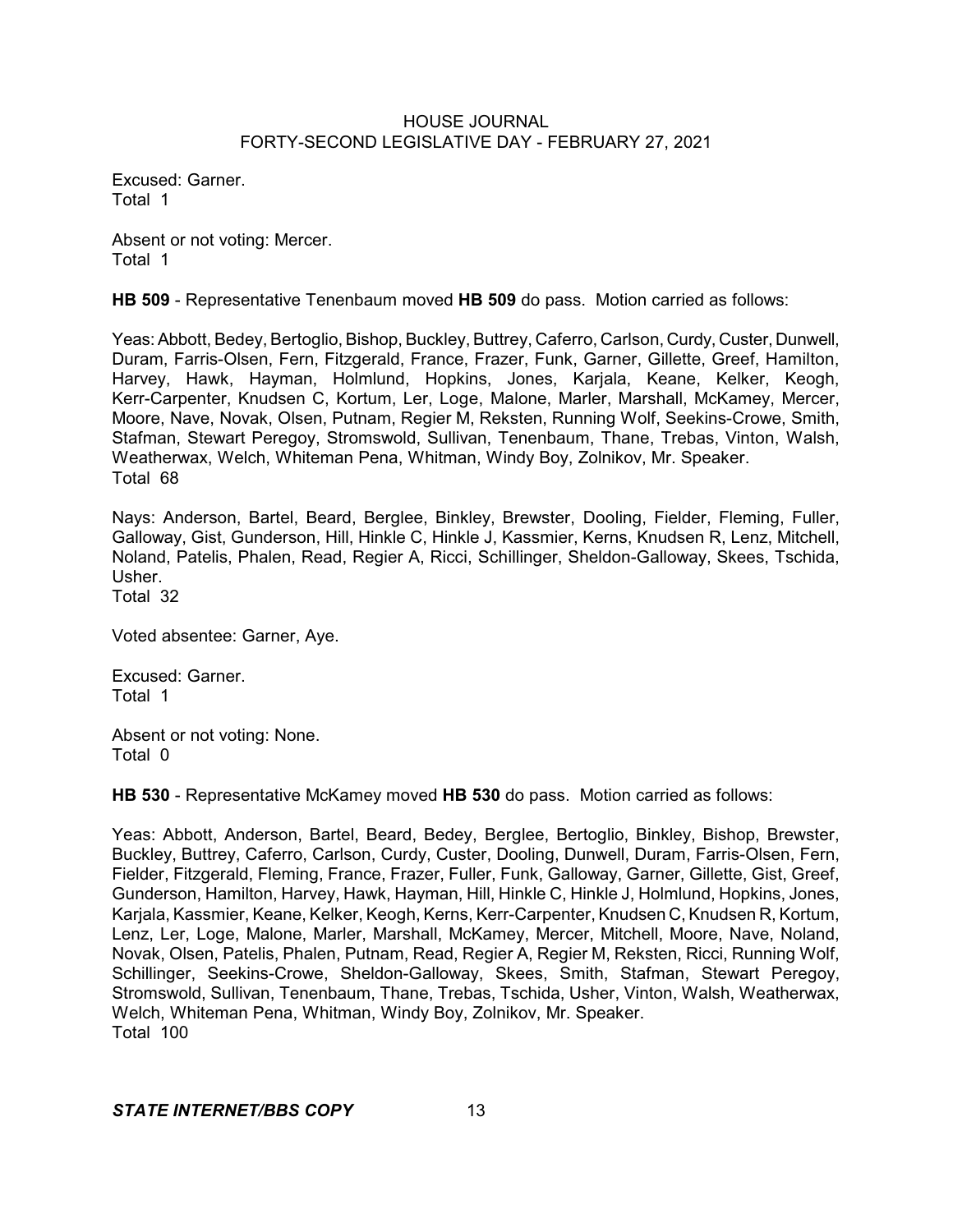Nays: None. Total 0

Voted absentee: Garner, Aye.

Excused: Garner. Total 1

Absent or not voting: None. Total 0

**HB 555** - Representative M. Regier moved **HB 555** do pass. Motion carried as follows:

Yeas: Abbott, Anderson, Bartel, Beard, Bedey, Berglee, Bertoglio, Binkley, Bishop, Brewster, Buckley, Buttrey, Caferro, Carlson, Curdy, Custer, Dooling, Dunwell, Duram, Farris-Olsen, Fern, Fielder, Fitzgerald, Fleming, France, Frazer, Fuller, Funk, Galloway, Garner, Gillette, Gist, Greef, Gunderson, Hamilton, Harvey, Hawk, Hayman, Hill, Hinkle C, Hinkle J, Holmlund, Hopkins, Jones, Kassmier, Kelker, Keogh, Kerns, Kerr-Carpenter, Knudsen C, Knudsen R, Kortum, Lenz, Ler, Loge, Malone, Marler, Marshall, McKamey, Mercer, Mitchell, Moore, Nave, Noland, Novak, Olsen, Patelis, Phalen, Putnam, Read, Regier A, Regier M, Reksten, Ricci, Running Wolf, Schillinger, Seekins-Crowe, Sheldon-Galloway, Skees, Smith, Stafman, Stewart Peregoy, Stromswold, Sullivan, Tenenbaum, Thane, Trebas, Tschida, Usher, Vinton, Walsh, Weatherwax, Welch, Whiteman Pena, Whitman, Zolnikov, Mr. Speaker. Total 97

Nays: Karjala, Keane, Windy Boy. Total 3

Voted absentee: Garner, Aye.

Excused: Garner. Total 1

Absent or not voting: None. Total 0

**HB 556** - Representative Walsh moved **HB 556** do pass. Motion carried as follows:

Yeas: Abbott, Anderson, Bartel, Beard, Bedey, Berglee, Bertoglio, Bishop, Brewster, Buckley, Buttrey, Caferro, Carlson, Curdy, Custer, Dooling, Dunwell, Duram, Farris-Olsen, Fern, Fielder, Fitzgerald, Fleming, France, Frazer, Fuller, Funk, Galloway, Garner, Gillette, Gist, Greef, Gunderson, Hamilton, Harvey, Hawk, Hayman, Hinkle J, Holmlund, Hopkins, Jones, Karjala, Kassmier, Keane, Kelker, Keogh, Kerns, Kerr-Carpenter, Knudsen C, Knudsen R, Kortum, Ler, Loge, Malone, Marler, Marshall, McKamey, Mercer, Mitchell, Moore, Nave, Noland, Novak, Olsen, Patelis, Phalen, Putnam, Read, Regier A, Regier M, Reksten, Ricci, Running Wolf, Schillinger,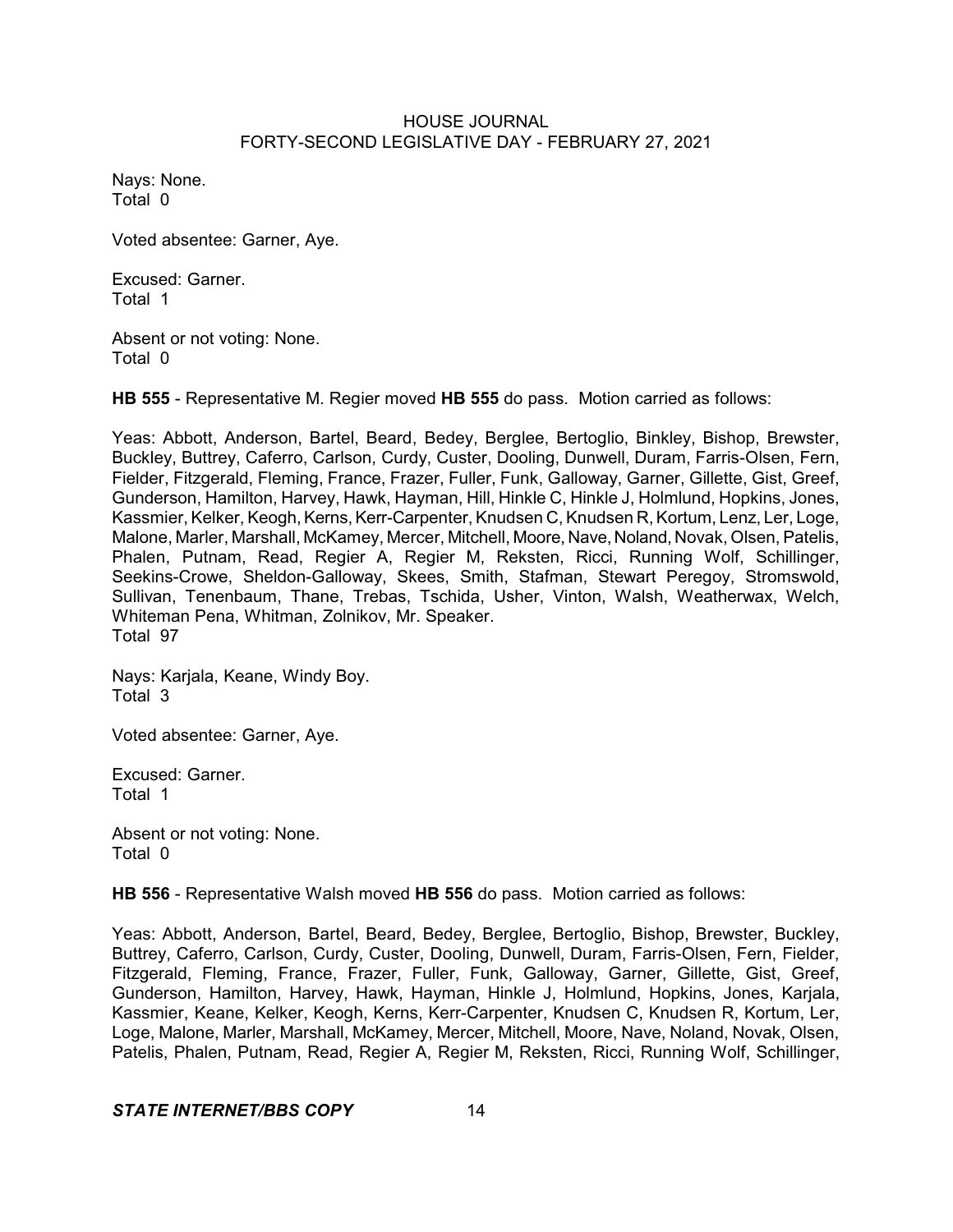Seekins-Crowe, Sheldon-Galloway, Skees, Smith, Stafman, Stewart Peregoy, Stromswold, Sullivan, Tenenbaum, Thane, Trebas, Usher, Vinton, Walsh, Weatherwax, Welch, Whiteman Pena, Whitman, Windy Boy, Zolnikov, Mr. Speaker. Total 95

Nays: Binkley, Hill, Hinkle C, Lenz, Tschida. Total 5

Voted absentee: Garner, Aye.

Excused: Garner. Total 1

Absent or not voting: None. Total 0

**SB 140** - Representative A. Regier moved **SB 140** be concurred in.

**SB 140** - Representative France moved **SB 140**, second reading copy, be amended as follows:

1. Title, line 5.

**Following:** "APPOINTMENTS;"

**Insert:** "ALLOWING A GOVERNOR TO SELECT A SECOND LIST OF NOMINEES FOR A JUDICIAL VACANCY; REVISING THE TERMS OF LAY MEMBERS OF THE JUDICIAL NOMINATION COMMISSION TO COINCIDE WITH THE GOVERNOR'S TERM; PROVIDING THAT CURRENT LAY MEMBERS' TERMS EXPIRE ON THE EFFECTIVE DATE OF THIS ACT;"

2. Title, line 5 through line 7. **Strike:** "PROVIDING" on line 5 through "COMMISSION;" on line 7

3. Title, line 7 through line 8. **Strike:** "2-15-1707," on line 7 through "3-1-1001," on line 8

4. Title, line 8. **Strike:** "3-1-1003, 3-1-1004, 3-1-1005, 3-1-1006,"

5. Title, line 9. **Strike:** "3-1-1008, 3-1-1009, 3-1-1010," **Following:** "3-1-1011," **Insert:** "AND" **Following:** "3-1-1012," **Strike:** "3-1-1013, AND 3-1-1014,"

6. Page 1, line 14 through page 7, line 5. **Strike:** everything after the enacting clause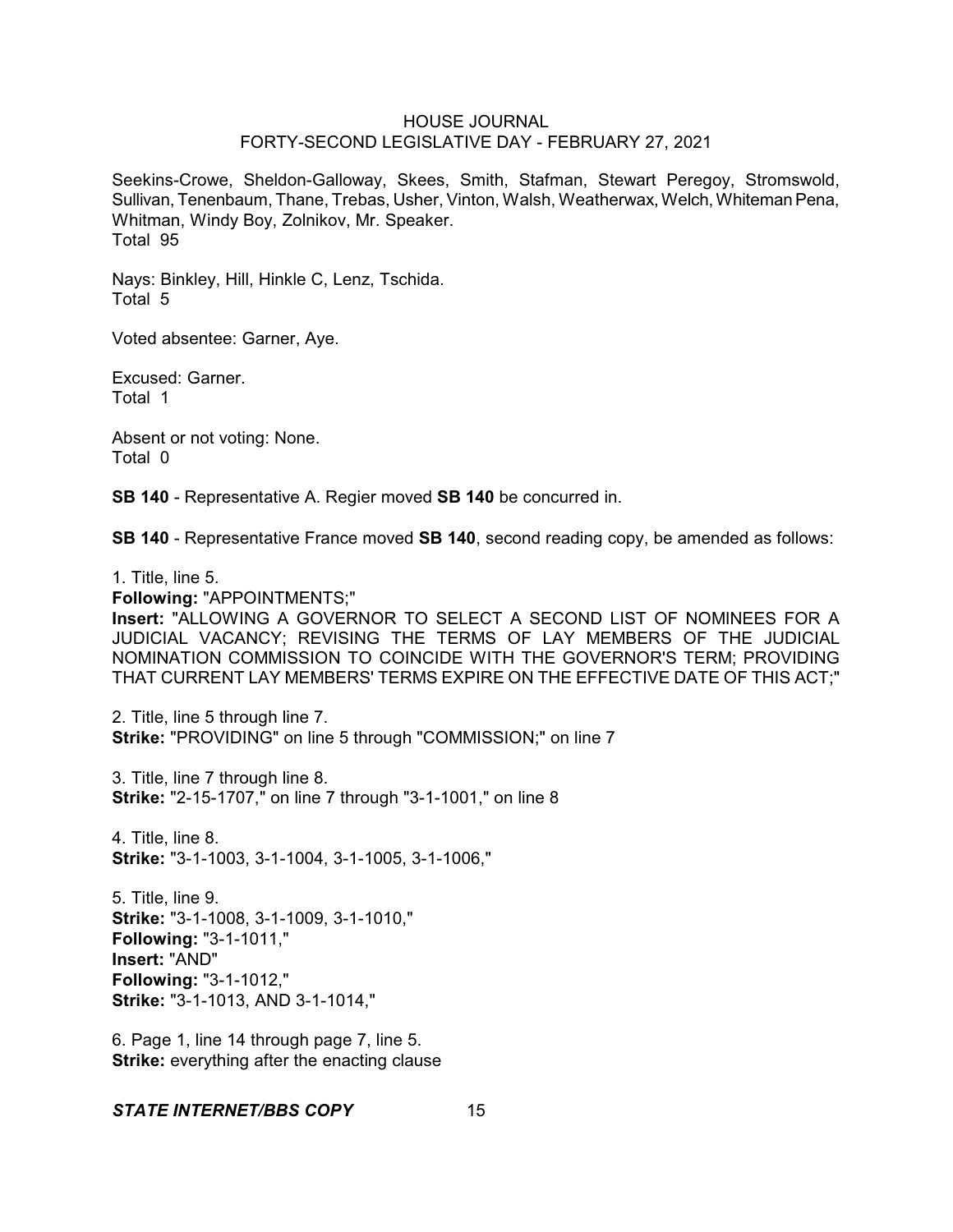**Insert:** "**Section 1.** Section 3-1-1002, MCA, is amended to read:

"**3-1-1002. Staggered termsTerms of members.** (1) Members of The two attorneys and the district court judge who serve on the commission shall serve staggered 4-year terms.

(2) Beginning January 1, 2025, the four lay members appointed by the governor shall serve 4-year terms that run concurrently with the governor's term.

 $\left(\frac{2}{3}\right)$  A member may not serve more than two full 4-year terms.""

**Insert:** "**Section 2.** Section 3-1-1007, MCA, is amended to read:

"**3-1-1007. Commission to make rules -- confidentiality of proceedings.** (1) The commission shall adopt and publish rules:

(a) for the conduct of its affairs and the format of reports filed under 3-1-1010;

(b) establishing a procedure for providing the public with notice of a vacancy within 10 days of receipt of the notice of the vacancy;

(c) establishing an application period of not less than 30 days from the date of public notice under subsection (1)(b) and the procedure for applying for a position; and

(d) establishing a reasonable period for reviewing applications and interviewing applicants that provides at least 30 days for public comment concerning applicants.

(2) A copy of the rules must be filed with the clerk of the supreme court.

(3) The total time from receipt of notice of a vacancy until a list of names is submitted to the governor or chief justice may not exceed 90 days unless a second list is requested by the governor pursuant to 3-1-1011(2).

(4) The proceedings of the commission and the related documents shall must be open to the public except when the demands of individual privacy clearly exceed the merits of public disclosure.""

**Insert:** "**Section 3.** Section 3-1-1011, MCA, is amended to read:

"**3-1-1011. Governor or chief justice of the supreme court to nominate from list - request for additional names.** (1) The Except as provided in subsection (2), the governor, or the chief justice of the supreme court for the office described in 3-7-221, must make a nomination from the list of nominees submitted by the commission.

(2) Within 30 days of receipt of a first list of nominees from the commission, the governor may request a second list of nominees. The commission shall use the timelines established in 31-1- 1007(1) to develop and submit a second list of nominees to the governor. The total time from the request for a second list until the second list of names is submitted to the governor or chief justice may not exceed 90 days.""

**Insert:** "**Section 4.** Section 3-1-1012, MCA, is amended to read:

"**3-1-1012. When governor fails to nominate.** If the governor fails to nominate within 30 days after receipt of the a second list of nominees, the chief justice or acting chief justice shall make the nomination from names on either the first or second list of nominees.""

**Insert:** "NEW SECTION. **Section 5. Transition.** (1) The term of a lay member appointed prior to January 1, 2021, expires on [the effective date of this act].

(2) The term of a lay member appointed on or after [the effective date of this act] expires on December 31, 2024."

**Insert:** "NEW SECTION. **Section 6.** {standard} **Effective date.** [This act] is effective on passage and approval."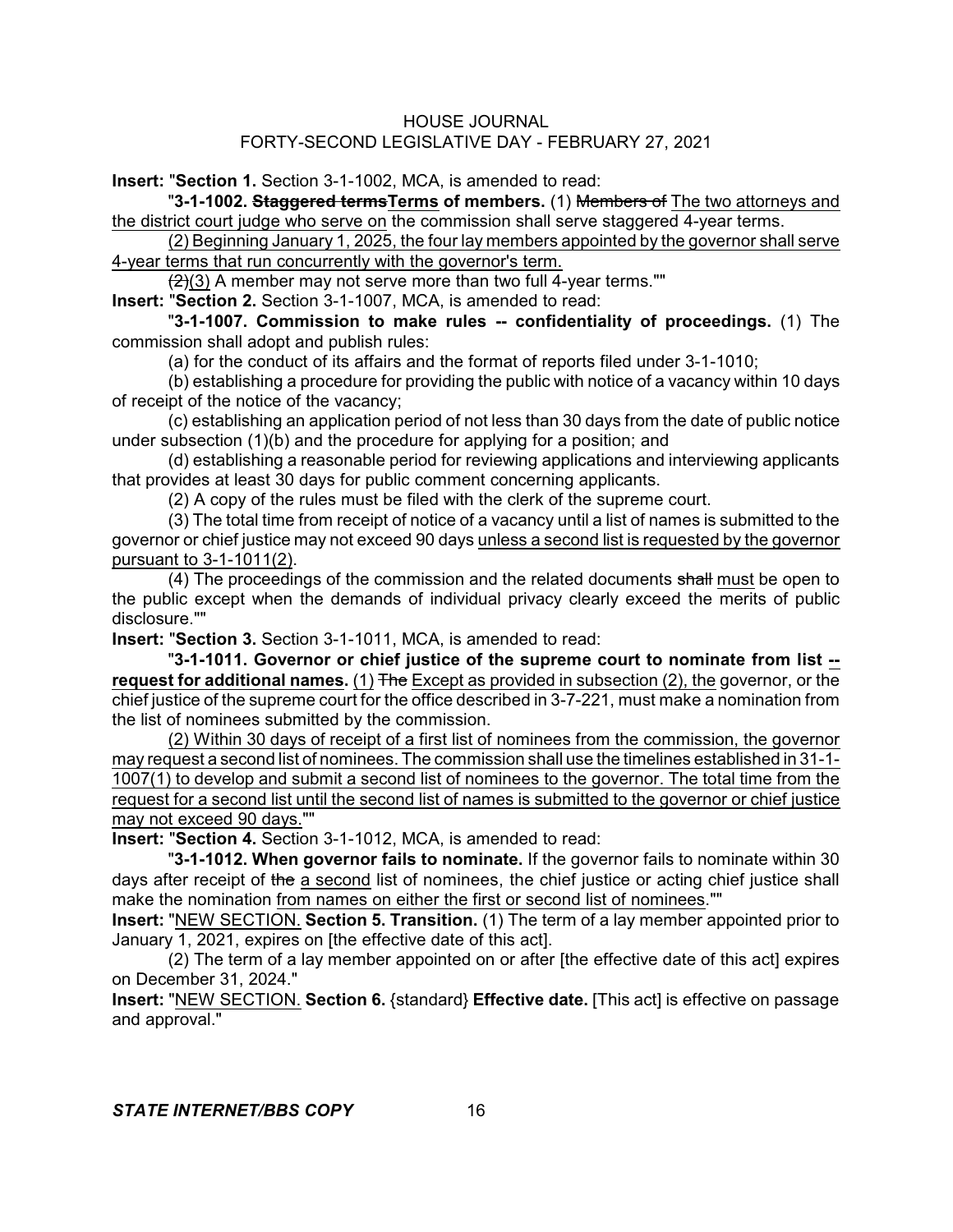Amendment **not** adopted as follows:

Yeas: Abbott, Bishop, Buckley, Caferro, Curdy, Dunwell, Farris-Olsen, Fern, France, Funk, Hamilton, Harvey, Hawk, Hayman, Karjala, Keane, Kelker, Keogh, Kerr-Carpenter, Kortum, Marler, McKamey, Novak, Olsen, Putnam, Running Wolf, Smith, Stafman, Stewart Peregoy, Sullivan, Tenenbaum, Thane, Weatherwax, Whiteman Pena, Whitman, Windy Boy. Total 36

Nays: Anderson, Bartel, Beard, Bedey, Berglee, Bertoglio, Binkley, Brewster, Buttrey, Carlson, Custer, Dooling, Duram, Fielder, Fitzgerald, Fleming, Frazer, Fuller, Galloway, Garner, Gillette, Gist, Greef, Gunderson, Hill, Hinkle C, Hinkle J, Holmlund, Hopkins, Jones, Kassmier, Kerns, Knudsen C, Knudsen R, Lenz, Ler, Loge, Malone, Marshall, Mercer, Mitchell, Moore, Nave, Noland, Patelis, Phalen, Read, Regier A, Regier M, Reksten, Ricci, Schillinger, Seekins-Crowe, Sheldon-Galloway, Skees, Stromswold, Trebas, Tschida, Usher, Vinton, Walsh, Welch, Zolnikov, Mr. Speaker. Total 64

Voted absentee: Garner, No.

Excused: Garner. Total 1

Absent or not voting: None. Total 0

**SB 140** - Representative A. Regier moved **SB 140** be concurred in. Motion carried as follows:

Yeas: Anderson, Bartel, Beard, Bedey, Berglee, Bertoglio, Binkley, Brewster, Buttrey, Carlson, Custer, Dooling, Duram, Fielder, Fitzgerald, Fleming, Frazer, Fuller, Galloway, Garner, Gillette, Gist, Greef, Gunderson, Hill, Hinkle C, Hinkle J, Holmlund, Hopkins, Jones, Kassmier, Kerns, Knudsen C, Knudsen R, Lenz, Ler, Loge, Malone, Marshall, McKamey, Mercer, Mitchell, Moore, Nave, Noland, Patelis, Phalen, Putnam, Read, Regier A, Regier M, Reksten, Ricci, Schillinger, Seekins-Crowe, Sheldon-Galloway, Skees, Stromswold, Trebas, Tschida, Usher, Vinton, Walsh, Welch, Whitman, Zolnikov, Mr. Speaker. Total 67

Nays: Abbott, Bishop, Buckley, Caferro, Curdy, Dunwell, Farris-Olsen, Fern, France, Funk, Hamilton, Harvey, Hawk, Hayman, Karjala, Keane, Kelker, Keogh, Kerr-Carpenter, Kortum, Marler, Novak, Olsen, Running Wolf, Smith, Stafman, Stewart Peregoy, Sullivan, Tenenbaum, Thane, Weatherwax, Whiteman Pena, Windy Boy. Total 33

Voted absentee: Garner, Aye.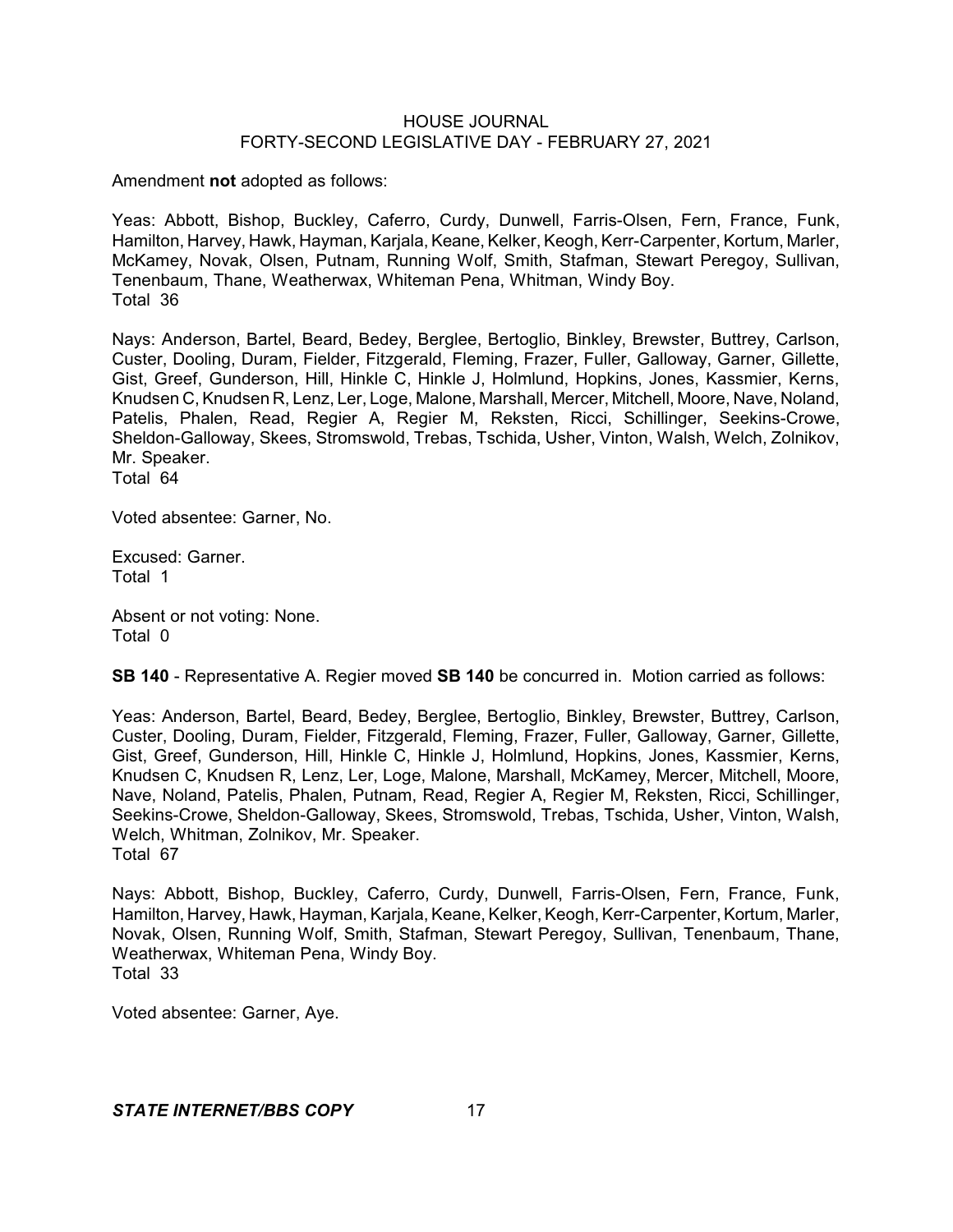Excused: Garner. Total 1

Absent or not voting: None. Total 0

Majority Leader Vinton moved the Committee rise and report. Motion carried. Committee arose. House resumed. Mr. Speaker presiding. Chair Ler moved the Committee of the Whole report be adopted. Report adopted as follows:

Yeas: Anderson, Beard, Bedey, Berglee, Bertoglio, Binkley, Brewster, Buckley, Buttrey, Carlson, Custer, Dooling, Dunwell, Duram, Farris-Olsen, Fern, Fielder, Fitzgerald, Fleming, France, Frazer, Fuller, Funk, Galloway, Gillette, Gist, Greef, Gunderson, Harvey, Hayman, Hill, Hinkle C, Hinkle J, Holmlund, Hopkins, Jones, Kassmier, Kelker, Keogh, Kerns, Knudsen C, Knudsen R, Lenz, Loge, Malone, Marler, Marshall, McKamey, Mercer, Moore, Nave, Noland, Novak, Patelis, Phalen, Putnam, Read, Regier A, Regier M, Reksten, Ricci, Running Wolf, Schillinger, Seekins-Crowe, Sheldon-Galloway, Skees, Smith, Stewart Peregoy, Stromswold, Sullivan, Tenenbaum, Thane, Trebas, Tschida, Usher, Vinton, Walsh, Weatherwax, Welch, Whiteman Pena, Whitman, Zolnikov, Mr. Speaker. Total 83

Nays: Abbott, Bartel, Bishop, Caferro, Curdy, Hamilton, Hawk, Karjala, Keane, Kerr-Carpenter, Kortum, Ler, Olsen, Stafman, Windy Boy. Total 15

Voted absentee: None.

Excused: Garner. Total 1

Absent or not voting: Mitchell. Total 1

# **REPORTS OF STANDING COMMITTEES**

**BUSINESS AND LABOR** (Noland, Chair): 2/26/2021 **HB 614**, introduced bill, be amended as follows:

1. Page 1, line 20. Following: "shall" Insert: ":"

2. Page 1, line 23. Following: "employment"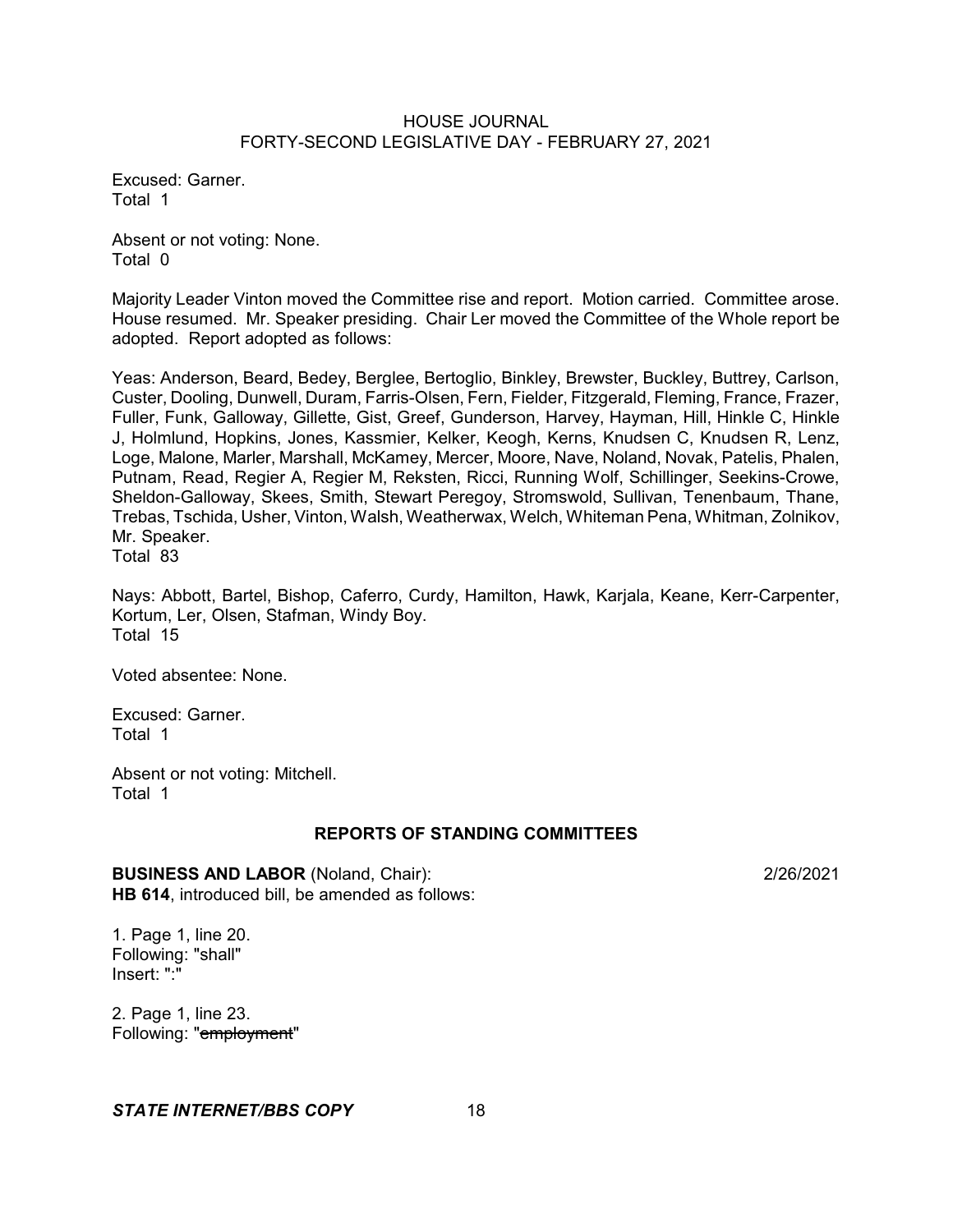Insert: "(a) assist program participants with completion of an employment or reemployment assessment; and (b)"

3. Page 1, line 25. Following: "field" Insert: "and in short-term certification programs for entry-level cybersecurity analysts"

And, as amended, do pass. Report adopted.

**FISH, WILDLIFE AND PARKS** (Fitzgerald, Chair): 2/25/2021 **HB 147**, introduced bill, be amended as follows:

1. Page 1, line 18. Strike: "\$10" Insert: "\$1"

2. Page 1, line 19 through line 20. Following: "license." on line 19 Strike: remainder of line 19 through line 20 in their entirety

3. Page 1, line 25. Following: "(3)" Insert: "(a)"

4. Page 2, line 1. Strike: "(a)" Insert: "(i)" **Renumber:** subsequent subsections

5. Page 2. Following: line 4 Insert: "(b) Grant funds may not be used for costs related to marketing, advertising, advocacy, or political activities."

6. Page 2, line 23. Strike: "The" Insert: "In consultation with the board, the"

7. Page 2, line 23. Following: "department" Insert: ": (a)" Following: "section" Insert: "; and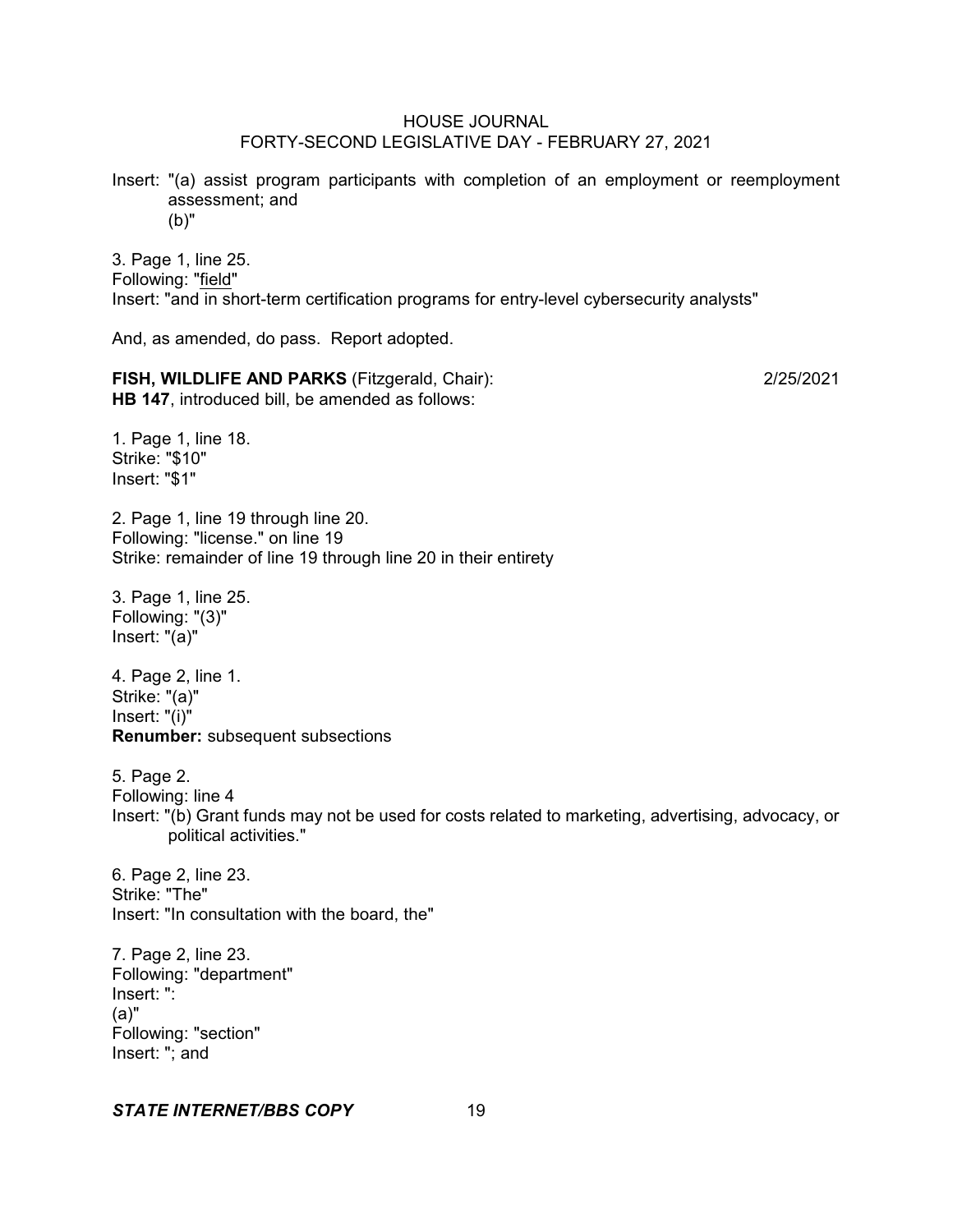(b) shall develop a plan to promote and solicit contributions to the Montana hunters' and anglers' community fund"

8. Page 3.

Following: line 2

Insert: "(3) Each year, the department may use up to 10% of the funds in the account for administrative costs."

**Renumber:** subsequent subsections

And, as amended, do pass. Report adopted.

**HB 468**, introduced bill, be amended as follows:

1. Title, line 5. Following: "SEASON;" Insert: "PROVIDING RULEMAKING AUTHORITY;"

2. Page 2, line 8. Following: "spring" Strike: "open" Following: "season" Strike: ", as established by the commission,"

3. Page 2, line 9. Following: "dogs" Insert: "as authorized by the commission"

4. Page 2, line 19. Following: "spring" Strike: "open"

5. Page 2, line 20. Strike: "July 31" Insert: "June 15"

6. Page 2, line 20. Following: "year" Insert: "as authorized by the commission"

And, as amended, do pass. Report adopted.

**HUMAN SERVICES** (Lenz, Chair): 2/26/2021 **HB 485**, introduced bill, be amended as follows:

1. Page 1, line 13.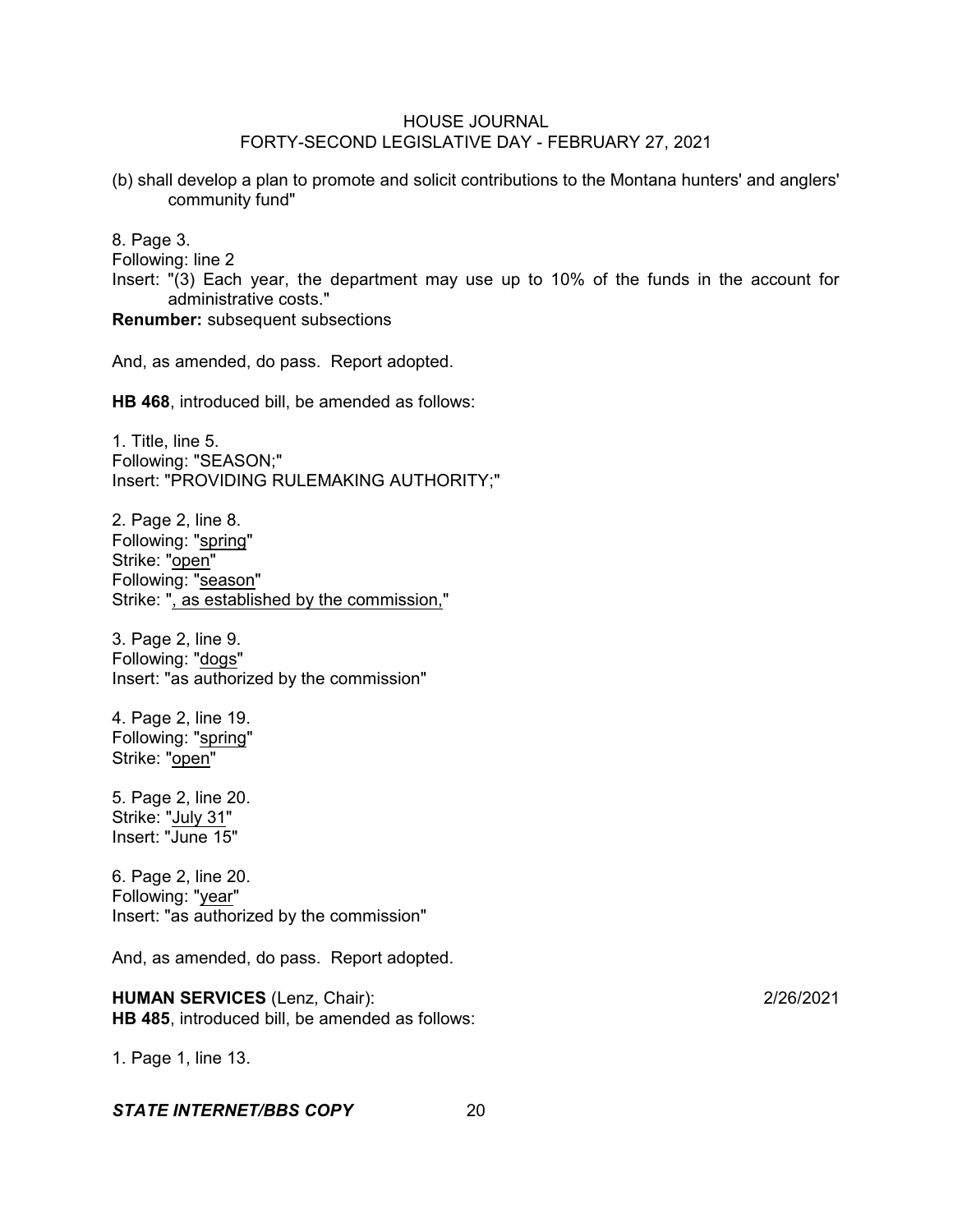Following: "shall" Strike: ":" Insert: "," 2. Page 1, line 14 through line 17. Strike: "(a)" on line 14 through "(b)" on line 17 And, as amended, do pass. Report adopted. **HB 487**, do pass. Report adopted. **HB 549**, introduced bill, be amended as follows: 1. Title, line 5. Following: "MEMBERS" Insert: ", RESERVE MEMBERS, AND GUARD MEMBERS" 2. Page 1, line 17. Following: "members" Insert: ", reserve members, and guard members" 3. Page 1, line 18. Following: "members" Insert: ", reserve members, and guard members" 4. Page 1, line 21. Following: "members" Insert: ", reserve members, and guard members"

And, as amended, do pass. Report adopted.

**HJR 19**, do pass. Report adopted.

**JUDICIARY** (Usher, Chair): 2/26/2021 **HB 481**, introduced bill, be amended as follows:

1. Title, line 6. Following: "FACILITIES" Insert: "; EXEMPTING CERTAIN ACTIVITIES"

2. Page 1, line 11. Strike: "3" Insert: "4"

3. Page 2, line 10. Following: "state" Insert: ","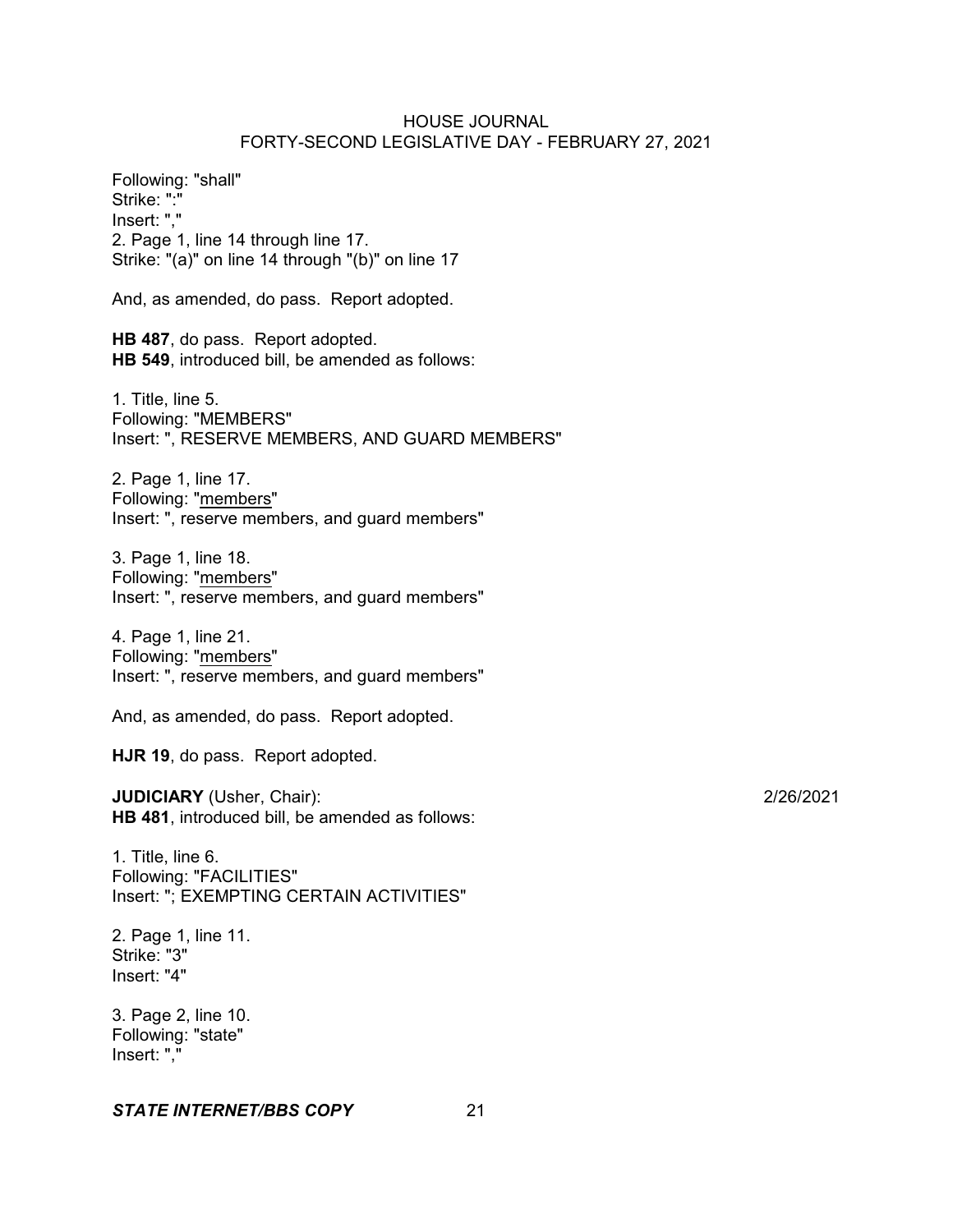Strike: "or" Insert: "the" Following: "government" Insert: ", or a tribal government" 4. Page 2, line 23. Strike: "." Insert: ";" 5. Page 2, line 24. Following: "(2)(a);" Insert: "or" 6. Page 2, line 28. Strike: "; or" Insert: "." 7. Page 3, line 1. Strike: subsection (d) in its entirety 8. Page 3, line 5. Strike: "A" Insert: "Except as provided in [section 4], a" 9. Page 3. Following: line 26 Insert: "NEW SECTION. **Section 4. Exempt activities.** Nothing in [sections 1 through 4] may be construed to limit legally permissible activity under 29 U.S.C. 151 through 169, as those sections existed on December 23, 2020." **Renumber:** subsequent sections

10. Page 3, line 28. Strike: "3" Insert: "4"

11. Page 4, line 1. Strike: "3" Insert: "4"

And, as amended, do pass. Report adopted.

**NATURAL RESOURCES** (Gunderson, Chair): 2/26/2021 **HB 527**, introduced bill, be amended as follows: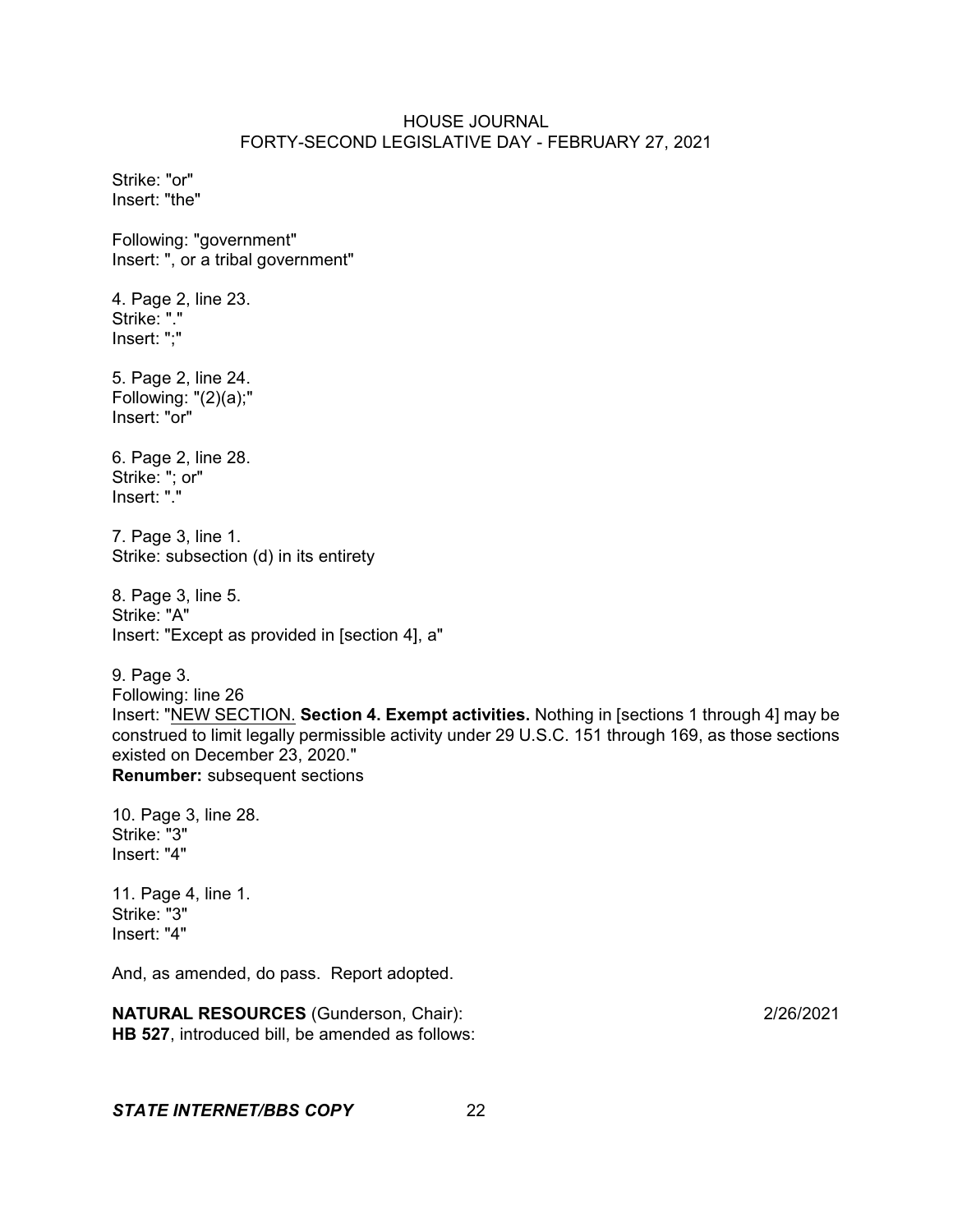1. Title, line 11. Following: "OWNERS;" Strike: "AND" Following: "MCA" Insert: "; AND PROVIDING AN IMMEDIATE EFFECTIVE DATE"

2. Page 2. Following: line 21 Insert: "NEW SECTION. **Section 2. {standard} Effective date.** [This act] is effective on passage and approval."

And, as amended, do pass. Report adopted.

**HB 554**, do pass. Report adopted. **HB 594**, do pass. Report adopted. **HJR 17**, do pass. Report adopted.

# **THIRD READING OF BILLS**

The following bills having been read three several times, title and history agreed to, were disposed of in the following manner:

**HB 92** passed as follows:

Yeas: Abbott, Anderson, Bartel, Bedey, Bertoglio, Bishop, Brewster, Buckley, Buttrey, Caferro, Carlson, Curdy, Custer, Dunwell, Farris-Olsen, Fern, Fitzgerald, Fleming, France, Frazer, Fuller, Funk, Galloway, Gillette, Gist, Greef, Gunderson, Hamilton, Harvey, Hawk, Hayman, Hill, Hinkle C, Hinkle J, Hopkins, Jones, Karjala, Kassmier, Keane, Kelker, Keogh, Kerns, Kerr-Carpenter, Knudsen C, Knudsen R, Kortum, Lenz, Ler, Loge, Malone, Marler, Marshall, McKamey, Mercer, Mitchell, Moore, Nave, Novak, Olsen, Patelis, Phalen, Putnam, Read, Regier A, Reksten, Ricci, Running Wolf, Schillinger, Seekins-Crowe, Skees, Smith, Stafman, Stewart Peregoy, Stromswold, Sullivan, Tenenbaum, Thane, Trebas, Tschida, Usher, Vinton, Walsh, Weatherwax, Welch, Whiteman Pena, Windy Boy, Zolnikov, Mr. Speaker. Total 88

Nays: Beard, Berglee, Binkley, Dooling, Duram, Fielder, Holmlund, Noland, Regier M, Sheldon-Galloway, Whitman. Total 11

Voted absentee: None.

Excused: Garner. Total 1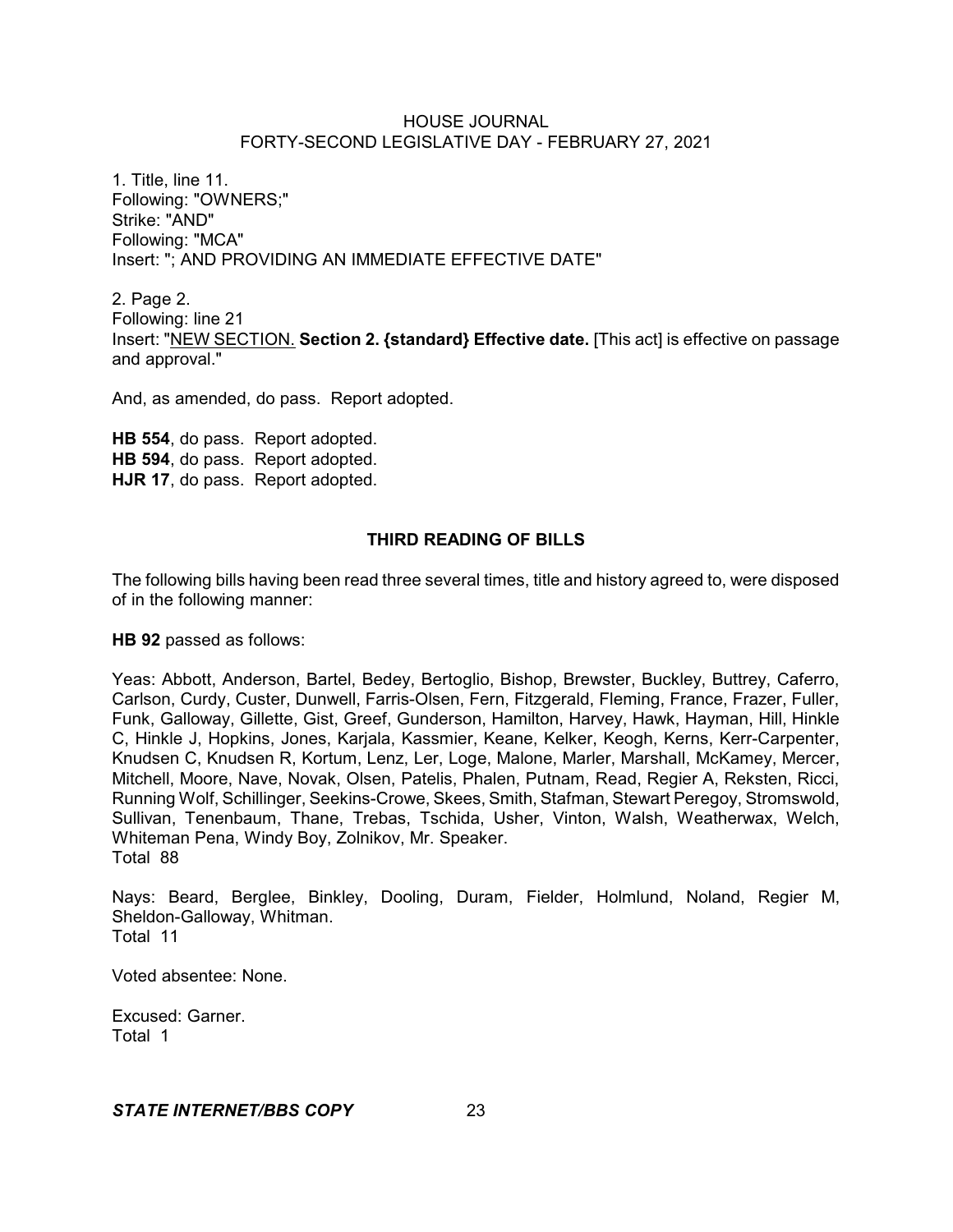Absent or not voting: None. Total 0

**HB 233** passed as follows:

Yeas: Abbott, Anderson, Beard, Bedey, Bertoglio, Bishop, Brewster, Buckley, Buttrey, Caferro, Carlson, Curdy, Custer, Dooling, Dunwell, Duram, Farris-Olsen, Fern, Fielder, Fitzgerald, Fleming, France, Frazer, Fuller, Funk, Galloway, Gillette, Gist, Greef, Gunderson, Hamilton, Harvey, Hawk, Hayman, Hill, Hinkle C, Hinkle J, Holmlund, Hopkins, Jones, Karjala, Kassmier, Keane, Kelker, Keogh, Kerr-Carpenter, Knudsen C, Knudsen R, Kortum, Ler, Loge, Malone, Marler, Marshall, McKamey, Mercer, Mitchell, Moore, Nave, Noland, Novak, Olsen, Patelis, Phalen, Putnam, Read, Regier A, Regier M, Reksten, Ricci, Running Wolf, Schillinger, Seekins-Crowe, Sheldon-Galloway, Skees, Smith, Stafman, Stewart Peregoy, Stromswold, Sullivan, Tenenbaum, Thane, Trebas, Usher, Vinton, Walsh, Weatherwax, Welch, Whiteman Pena, Whitman, Windy Boy, Zolnikov, Mr. Speaker. Total 93

Nays: Bartel, Berglee, Binkley, Kerns, Lenz, Tschida. Total 6

Voted absentee: None.

Excused: Garner. Total 1

Absent or not voting: None. Total 0

**HB 258** passed as follows:

Yeas: Anderson, Bartel, Beard, Bedey, Berglee, Bertoglio, Binkley, Brewster, Buttrey, Carlson, Custer, Dooling, Duram, Fielder, Fitzgerald, Fleming, Frazer, Fuller, Galloway, Gillette, Gist, Greef, Gunderson, Hill, Hinkle C, Hinkle J, Holmlund, Hopkins, Jones, Kassmier, Kerns, Knudsen C, Knudsen R, Lenz, Ler, Loge, Malone, Marshall, McKamey, Mercer, Mitchell, Moore, Nave, Noland, Patelis, Phalen, Putnam, Read, Regier A, Regier M, Reksten, Ricci, Schillinger, Seekins-Crowe, Sheldon-Galloway, Skees, Stromswold, Trebas, Tschida, Usher, Vinton, Walsh, Welch, Whitman, Zolnikov, Mr. Speaker. Total 66

Nays: Abbott, Bishop, Buckley, Caferro, Curdy, Dunwell, Farris-Olsen, Fern, France, Funk, Hamilton, Harvey, Hawk, Hayman, Karjala, Keane, Kelker, Keogh, Kerr-Carpenter, Kortum, Marler, Novak, Olsen, Running Wolf, Smith, Stafman, Stewart Peregoy, Sullivan, Tenenbaum, Thane, Weatherwax, Whiteman Pena, Windy Boy. Total 33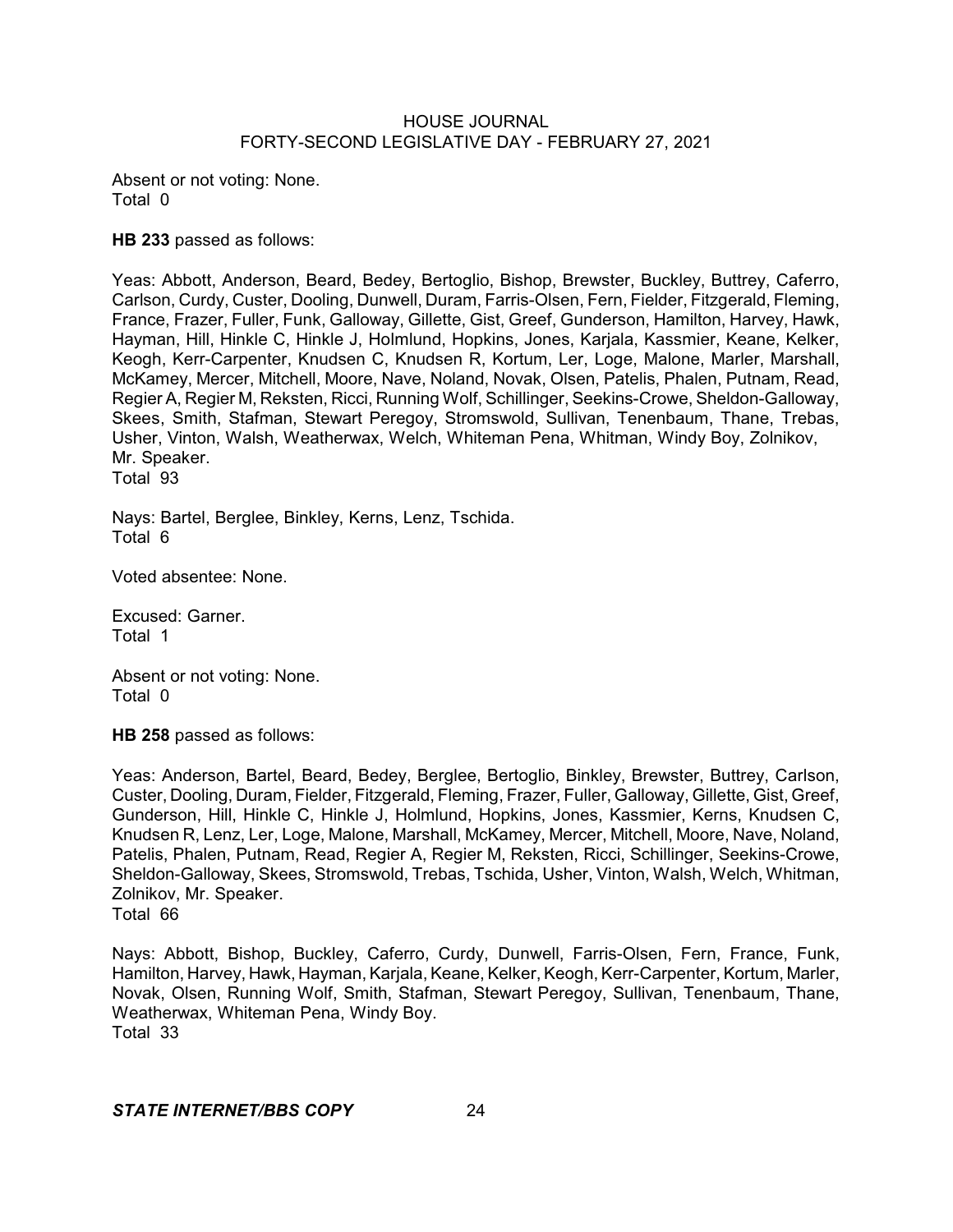Voted absentee: None.

Excused: Garner. Total 1

Absent or not voting: None. Total 0

**HB 328** passed as follows:

Yeas: Abbott, Anderson, Bedey, Bertoglio, Bishop, Buckley, Buttrey, Caferro, Carlson, Curdy, Custer, Dunwell, Farris-Olsen, Fern, Fitzgerald, France, Frazer, Fuller, Funk, Gist, Greef, Hamilton, Harvey, Hawk, Hayman, Holmlund, Hopkins, Jones, Karjala, Keane, Kelker, Keogh, Kerr-Carpenter, Kortum, Loge, Malone, Marler, McKamey, Novak, Olsen, Putnam, Reksten, Running Wolf, Smith, Stafman, Stewart Peregoy, Sullivan, Tenenbaum, Thane, Walsh, Weatherwax, Welch, Whiteman Pena, Whitman, Windy Boy. Total 55

Nays: Bartel, Beard, Berglee, Binkley, Brewster, Dooling, Duram, Fielder, Fleming, Galloway, Gillette, Gunderson, Hill, Hinkle C, Hinkle J, Kassmier, Kerns, Knudsen C, Knudsen R, Lenz, Ler, Marshall, Mercer, Mitchell, Moore, Nave, Noland, Patelis, Phalen, Regier A, Regier M, Ricci, Schillinger, Seekins-Crowe, Sheldon-Galloway, Skees, Stromswold, Trebas, Tschida, Usher, Vinton, Zolnikov, Mr. Speaker. Total 43

Voted absentee: None.

Excused: Garner. Total 1

Absent or not voting: Read. Total 1

**HB 334** passed as follows:

Yeas: Anderson, Bartel, Beard, Bedey, Berglee, Bertoglio, Binkley, Brewster, Buttrey, Carlson, Custer, Dooling, Duram, Fielder, Fitzgerald, Fleming, Frazer, Fuller, Galloway, Gillette, Gist, Greef, Gunderson, Hill, Hinkle C, Hinkle J, Holmlund, Hopkins, Jones, Kassmier, Kerns, Knudsen C, Knudsen R, Lenz, Ler, Loge, Malone, Marshall, McKamey, Mercer, Mitchell, Moore, Nave, Noland, Patelis, Phalen, Putnam, Read, Regier A, Regier M, Reksten, Ricci, Schillinger, Seekins-Crowe, Sheldon-Galloway, Skees, Stromswold, Trebas, Tschida, Usher, Vinton, Walsh, Welch, Zolnikov, Mr. Speaker.

Total 65

Nays: Abbott, Bishop, Buckley, Caferro, Curdy, Dunwell, Farris-Olsen, Fern, France, Funk,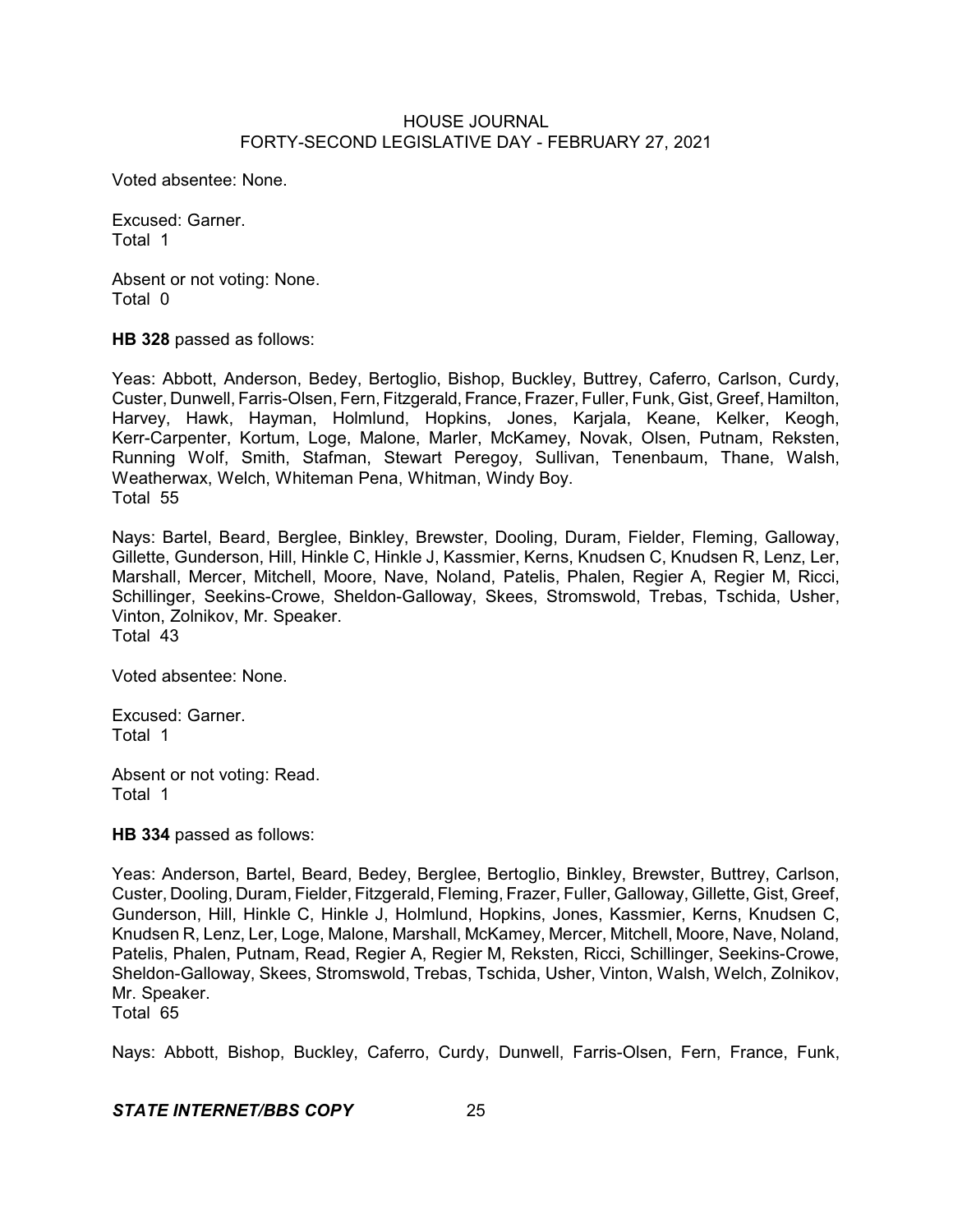Hamilton, Harvey, Hawk, Hayman, Karjala, Keane, Kelker, Keogh, Kerr-Carpenter, Kortum, Marler, Novak, Olsen, Running Wolf, Smith, Stafman, Stewart Peregoy, Sullivan, Tenenbaum, Thane, Weatherwax, Whiteman Pena, Whitman, Windy Boy. Total 34

Voted absentee: None.

Excused: Garner. Total 1

Absent or not voting: None. Total 0

**HB 425** passed as follows:

Yeas: Abbott, Anderson, Bartel, Beard, Bedey, Berglee, Bertoglio, Binkley, Bishop, Brewster, Buckley, Buttrey, Caferro, Carlson, Curdy, Custer, Dooling, Dunwell, Duram, Farris-Olsen, Fern, Fielder, Fitzgerald, Fleming, France, Frazer, Fuller, Funk, Galloway, Gillette, Gist, Greef, Gunderson, Hamilton, Harvey, Hawk, Hayman, Hill, Hinkle C, Hinkle J, Holmlund, Hopkins, Jones, Karjala, Kassmier, Keane, Kelker, Keogh, Kerns, Kerr-Carpenter, Knudsen C, Knudsen R, Kortum, Lenz, Ler, Loge, Malone, Marler, Marshall, McKamey, Mercer, Mitchell, Moore, Nave, Noland, Novak, Olsen, Patelis, Phalen, Putnam, Read, Regier A, Regier M, Reksten, Ricci, Running Wolf, Schillinger, Seekins-Crowe, Sheldon-Galloway, Skees, Smith, Stafman, Stewart Peregoy, Stromswold, Sullivan, Tenenbaum, Thane, Trebas, Tschida, Usher, Vinton, Walsh, Weatherwax, Welch, Whiteman Pena, Whitman, Windy Boy, Zolnikov, Mr. Speaker. Total 99

Nays: None. Total 0

Voted absentee: None.

Excused: Garner. Total 1

Absent or not voting: None. Total 0

**HB 444** passed as follows:

Yeas: Abbott, Anderson, Bartel, Beard, Bedey, Berglee, Bertoglio, Binkley, Bishop, Brewster, Buckley, Buttrey, Caferro, Carlson, Curdy, Custer, Dooling, Dunwell, Duram, Farris-Olsen, Fern, Fielder, Fitzgerald, Fleming, France, Frazer, Fuller, Funk, Galloway, Gillette, Gist, Greef, Gunderson, Hamilton, Harvey, Hawk, Hayman, Hill, Hinkle C, Hinkle J, Holmlund, Hopkins, Jones, Karjala, Kassmier, Keane, Kelker, Keogh, Kerns, Kerr-Carpenter, Knudsen C, Knudsen R, Kortum,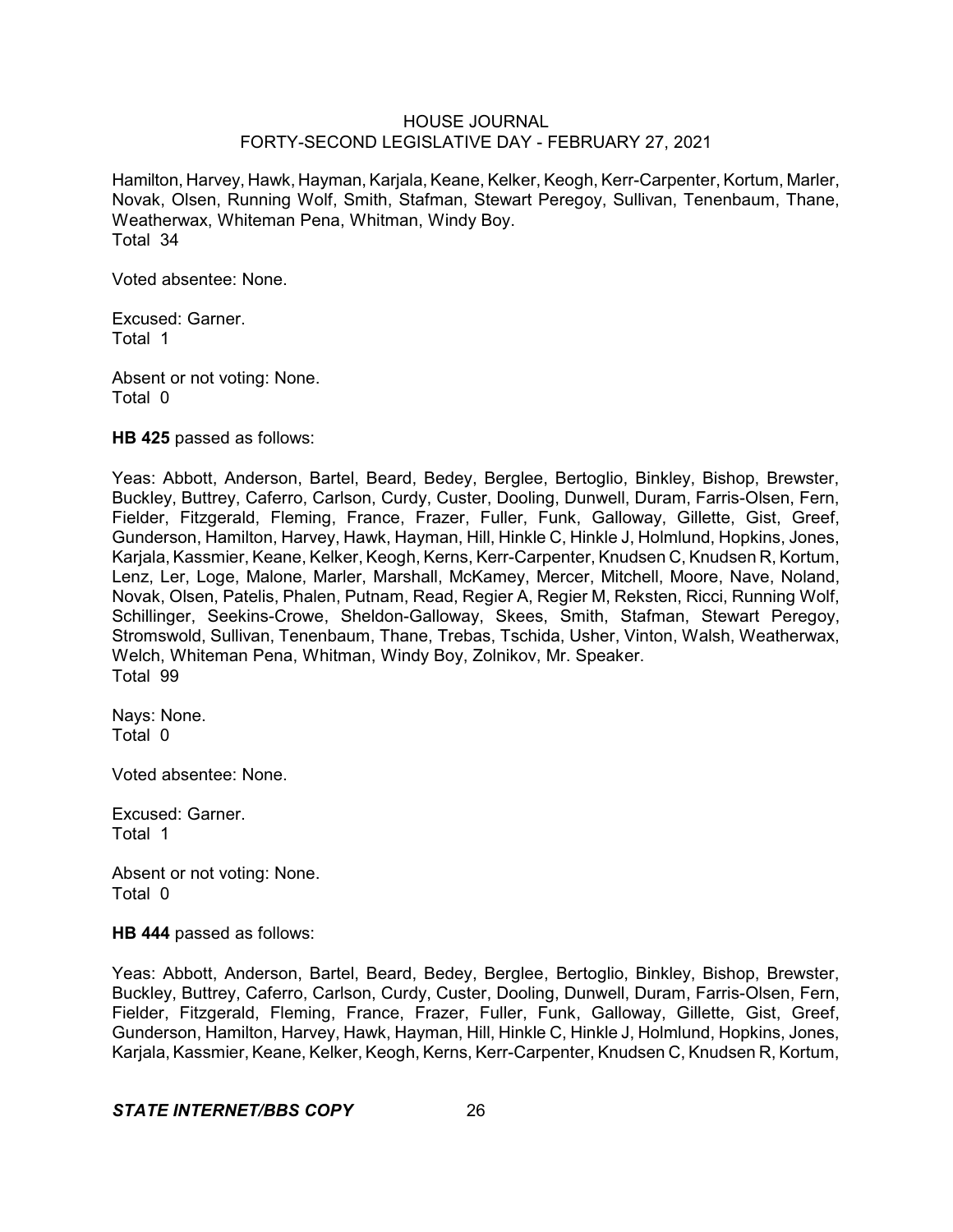Lenz, Ler, Loge, Malone, Marler, Marshall, McKamey, Mercer, Mitchell, Moore, Nave, Noland, Novak, Patelis, Phalen, Putnam, Regier A, Regier M, Reksten, Ricci, Running Wolf, Schillinger, Seekins-Crowe, Sheldon-Galloway, Skees, Smith, Stafman, Stewart Peregoy, Stromswold, Sullivan, Tenenbaum, Thane, Trebas, Tschida, Usher, Vinton, Walsh, Weatherwax, Welch, Whiteman Pena, Whitman, Windy Boy, Zolnikov, Mr. Speaker. Total 97

Nays: Olsen. Total 1

Voted absentee: None.

Excused: Garner. Total 1

Absent or not voting: Read. Total 1

**HB 459** passed as follows:

Yeas: Anderson, Bartel, Beard, Bedey, Berglee, Bertoglio, Binkley, Brewster, Buttrey, Carlson, Curdy, Custer, Dooling, Duram, Fern, Fielder, Fitzgerald, Fleming, Frazer, Fuller, Galloway, Gillette, Gist, Greef, Gunderson, Hawk, Hill, Hinkle C, Hinkle J, Holmlund, Hopkins, Jones, Kassmier, Kerns, Kerr-Carpenter, Knudsen C, Knudsen R, Lenz, Ler, Loge, Malone, Marshall, McKamey, Mercer, Mitchell, Nave, Noland, Patelis, Phalen, Putnam, Read, Regier A, Regier M, Reksten, Ricci, Schillinger, Seekins-Crowe, Sheldon-Galloway, Skees, Smith, Stromswold, Tenenbaum, Trebas, Tschida, Usher, Vinton, Walsh, Welch, Whitman, Zolnikov, Mr. Speaker. Total 71

Nays: Abbott, Bishop, Buckley, Caferro, Dunwell, Farris-Olsen, France, Funk, Hamilton, Harvey, Hayman, Karjala, Keane, Kelker, Keogh, Kortum, Marler, Moore, Novak, Olsen, Running Wolf, Stafman, Stewart Peregoy, Sullivan, Thane, Weatherwax, Whiteman Pena, Windy Boy. Total 28

Voted absentee: None.

Excused: Garner. Total 1

Absent or not voting: None. Total 0

**HB 469** passed as follows:

Yeas: Abbott, Anderson, Bartel, Beard, Berglee, Bertoglio, Bishop, Brewster, Buckley, Buttrey,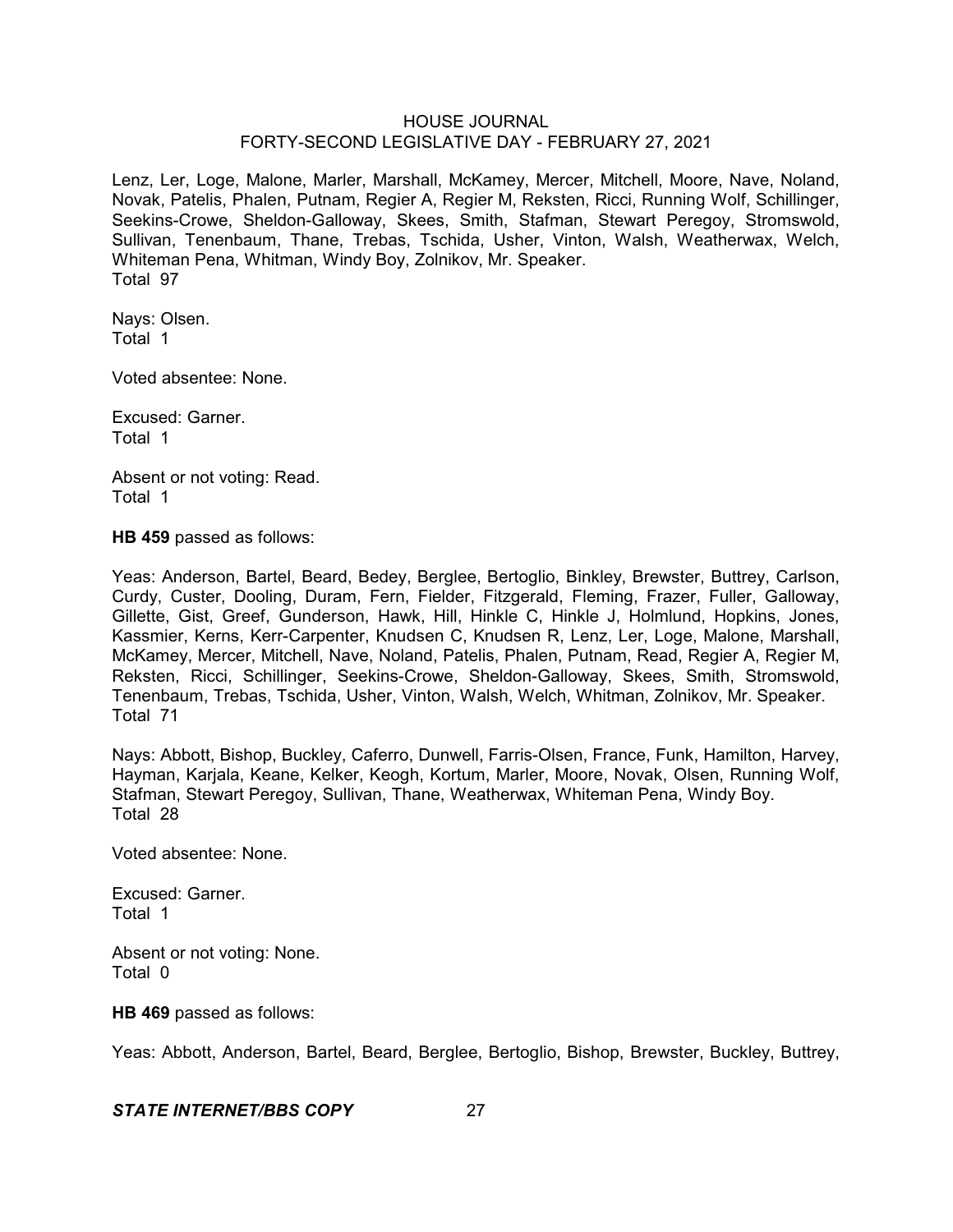Caferro, Carlson, Curdy, Custer, Dooling, Dunwell, Duram, Farris-Olsen, Fern, Fielder, Fitzgerald, Fleming, France, Frazer, Fuller, Funk, Gillette, Greef, Gunderson, Hamilton, Harvey, Hawk, Hayman, Hill, Hinkle C, Hinkle J, Holmlund, Hopkins, Jones, Karjala, Kassmier, Keane, Kelker, Keogh, Kerns, Kerr-Carpenter, Knudsen C, Knudsen R, Kortum, Lenz, Ler, Loge, Malone, Marler, Marshall, McKamey, Mercer, Mitchell, Moore, Nave, Noland, Novak, Olsen, Patelis, Phalen, Putnam, Regier A, Reksten, Ricci, Running Wolf, Seekins-Crowe, Sheldon-Galloway, Skees, Smith, Stafman, Stewart Peregoy, Stromswold, Sullivan, Tenenbaum, Thane, Trebas, Usher, Vinton, Walsh, Welch, Whiteman Pena, Whitman, Windy Boy, Zolnikov, Mr. Speaker. Total 90

Nays: Binkley, Galloway, Gist, Read, Regier M, Schillinger, Tschida, Weatherwax. Total 8

Voted absentee: None.

Excused: Garner. Total 1

Absent or not voting: Bedey. Total 1

**HB 472** passed as follows:

Yeas: Anderson, Bartel, Beard, Berglee, Bertoglio, Binkley, Brewster, Buttrey, Carlson, Custer, Dooling, Duram, Fielder, Fitzgerald, Fleming, Frazer, Fuller, Galloway, Gillette, Gist, Greef, Gunderson, Hill, Hinkle C, Hinkle J, Holmlund, Hopkins, Jones, Kassmier, Kerns, Knudsen C, Knudsen R, Lenz, Ler, Loge, Malone, Marshall, McKamey, Mercer, Mitchell, Moore, Nave, Noland, Patelis, Phalen, Putnam, Read, Regier A, Regier M, Reksten, Ricci, Schillinger, Seekins-Crowe, Sheldon-Galloway, Skees, Stromswold, Trebas, Tschida, Usher, Vinton, Walsh, Welch, Whitman, Zolnikov, Mr. Speaker. Total 65

Nays: Abbott, Bishop, Buckley, Caferro, Curdy, Dunwell, Farris-Olsen, Fern, France, Funk, Hamilton, Harvey, Hawk, Hayman, Karjala, Keane, Kelker, Keogh, Kerr-Carpenter, Kortum, Marler, Novak, Olsen, Running Wolf, Smith, Stafman, Stewart Peregoy, Sullivan, Tenenbaum, Thane, Weatherwax, Whiteman Pena, Windy Boy. Total 33

Voted absentee: None.

Excused: Garner. Total 1

Absent or not voting: Bedey. Total 1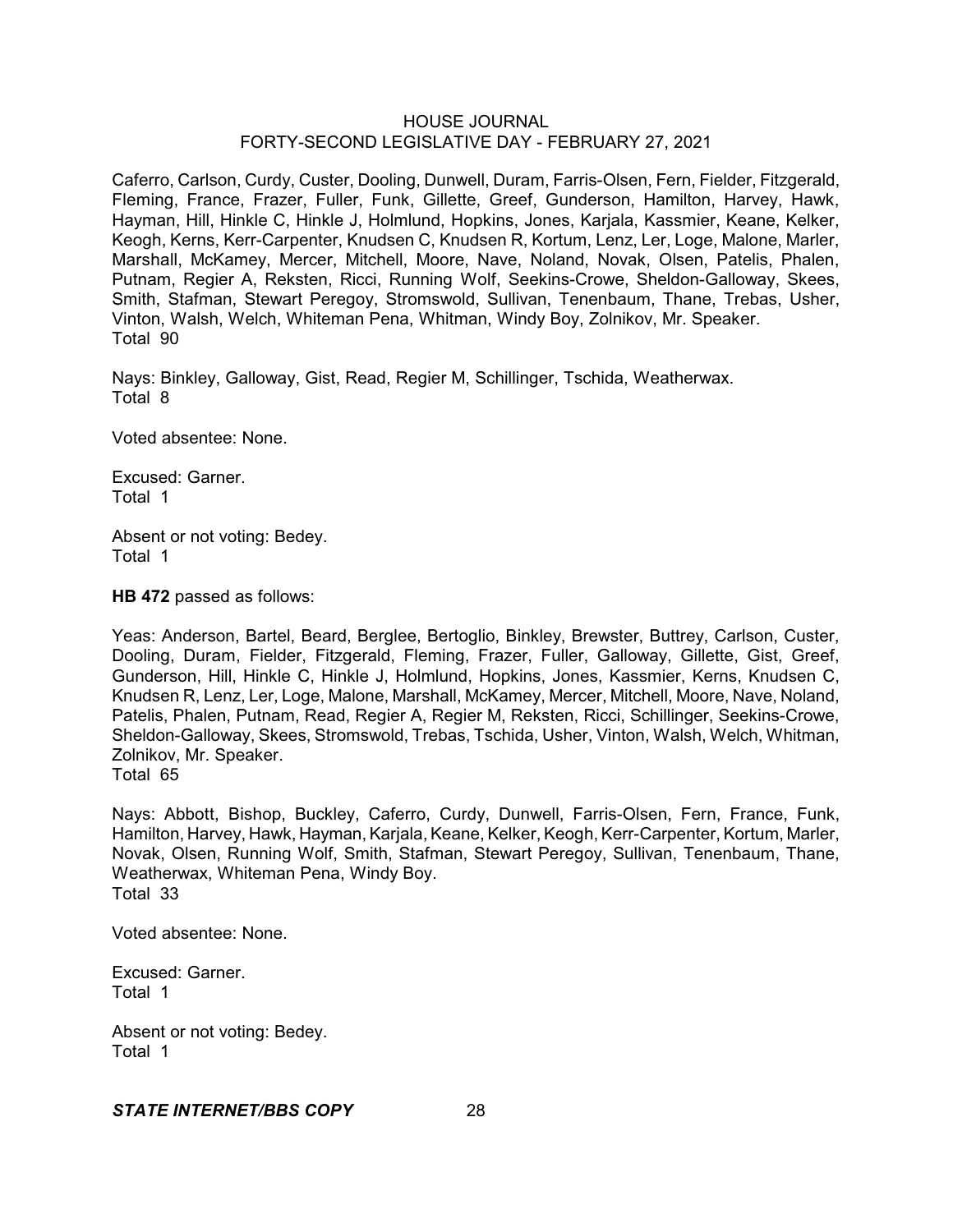**HB 480** passed as follows:

Yeas: Abbott, Anderson, Bartel, Beard, Berglee, Bertoglio, Binkley, Bishop, Brewster, Buckley, Buttrey, Caferro, Carlson, Curdy, Custer, Dooling, Dunwell, Duram, Farris-Olsen, Fern, Fielder, Fitzgerald, Fleming, France, Frazer, Fuller, Funk, Galloway, Gillette, Gist, Greef, Gunderson, Hamilton, Harvey, Hawk, Hayman, Hill, Hinkle C, Hinkle J, Holmlund, Hopkins, Jones, Karjala, Kassmier, Keane, Kelker, Keogh, Kerns, Kerr-Carpenter, Knudsen C, Knudsen R, Kortum, Lenz, Ler, Loge, Malone, Marler, Marshall, McKamey, Mercer, Mitchell, Moore, Nave, Noland, Novak, Olsen, Patelis, Phalen, Putnam, Read, Regier A, Regier M, Reksten, Ricci, Running Wolf, Schillinger, Seekins-Crowe, Sheldon-Galloway, Skees, Smith, Stafman, Stewart Peregoy, Stromswold, Sullivan, Tenenbaum, Thane, Trebas, Tschida, Usher, Vinton, Walsh, Weatherwax, Welch, Whiteman Pena, Whitman, Windy Boy, Zolnikov, Mr. Speaker. Total 98

Nays: None. Total 0

Voted absentee: None.

Excused: Garner. Total 1

Absent or not voting: Bedey. Total 1

**HB 483** passed as follows:

Yeas: Abbott, Anderson, Beard, Bedey, Berglee, Bertoglio, Binkley, Bishop, Brewster, Buckley, Buttrey, Caferro, Curdy, Custer, Dooling, Dunwell, Duram, Farris-Olsen, Fern, Fielder, Fitzgerald, Fleming, France, Frazer, Fuller, Funk, Galloway, Gillette, Gist, Greef, Gunderson, Hamilton, Harvey, Hawk, Hayman, Hinkle C, Hinkle J, Holmlund, Hopkins, Jones, Karjala, Kassmier, Keane, Kelker, Keogh, Kerns, Kerr-Carpenter, Knudsen C, Knudsen R, Kortum, Lenz, Ler, Loge, Malone, Marler, Marshall, McKamey, Mercer, Moore, Nave, Noland, Novak, Olsen, Phalen, Putnam, Regier A, Regier M, Reksten, Ricci, Running Wolf, Seekins-Crowe, Sheldon-Galloway, Skees, Smith, Stafman, Stewart Peregoy, Stromswold, Sullivan, Tenenbaum, Thane, Trebas, Usher, Vinton, Walsh, Weatherwax, Welch, Whiteman Pena, Whitman, Windy Boy, Zolnikov, Mr. Speaker. Total 91

Nays: Bartel, Hill, Mitchell, Read, Schillinger, Tschida. Total 6

Voted absentee: None.

Excused: Garner. Total 1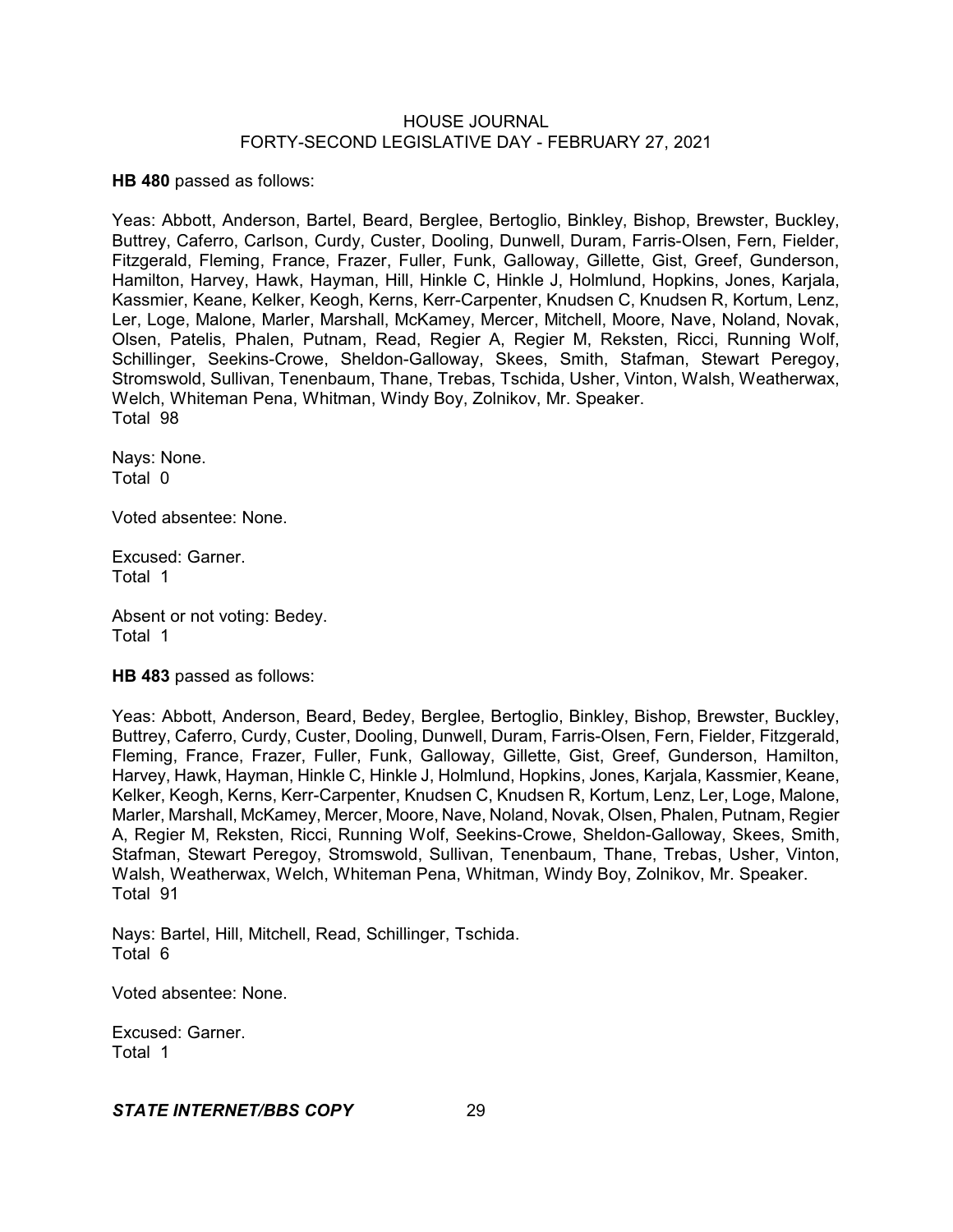Absent or not voting: Carlson, Patelis. Total 2

**SB 118** concurred in as follows:

Yeas: Anderson, Bartel, Beard, Bedey, Berglee, Bertoglio, Binkley, Brewster, Buttrey, Carlson, Custer, Dooling, Duram, Fielder, Fitzgerald, Fleming, Frazer, Fuller, Galloway, Gillette, Gist, Greef, Gunderson, Hill, Hinkle C, Hinkle J, Holmlund, Hopkins, Jones, Kassmier, Kerns, Knudsen C, Knudsen R, Lenz, Ler, Loge, Marshall, McKamey, Mercer, Mitchell, Moore, Nave, Noland, Patelis, Phalen, Putnam, Read, Regier A, Regier M, Reksten, Ricci, Schillinger, Seekins-Crowe, Sheldon-Galloway, Skees, Stromswold, Trebas, Tschida, Usher, Vinton, Walsh, Welch, Whitman, Zolnikov, Mr. Speaker.

Total 65

Nays: Abbott, Bishop, Buckley, Caferro, Curdy, Dunwell, Farris-Olsen, Fern, France, Funk, Hamilton, Harvey, Hawk, Hayman, Karjala, Keane, Kelker, Keogh, Kerr-Carpenter, Kortum, Marler, Novak, Olsen, Running Wolf, Smith, Stafman, Stewart Peregoy, Sullivan, Tenenbaum, Thane, Weatherwax, Whiteman Pena, Windy Boy. Total 33

Voted absentee: None.

Excused: Garner. Total 1

Absent or not voting: Malone. Total 1

# **MOTIONS**

Majority Leader Vinton moved to re-refer **HB 404** to the Appropriations Committee. Without objection, so ordered.

# **ANNOUNCEMENTS**

Representative Gillette arose on a **Point of Personal Privilege** to address an issue she encountered when she attempted to ask a question in debate to a member participating remotely.

Minority Leader Abbott arose to respond that members are participating remotely to protect their health and the public health of their community.

Representative Dunwell arose on a **Point of Personal Privilege** to comment on the events that had occurred in a committee hearing where she felt that there was a lack of decorum.